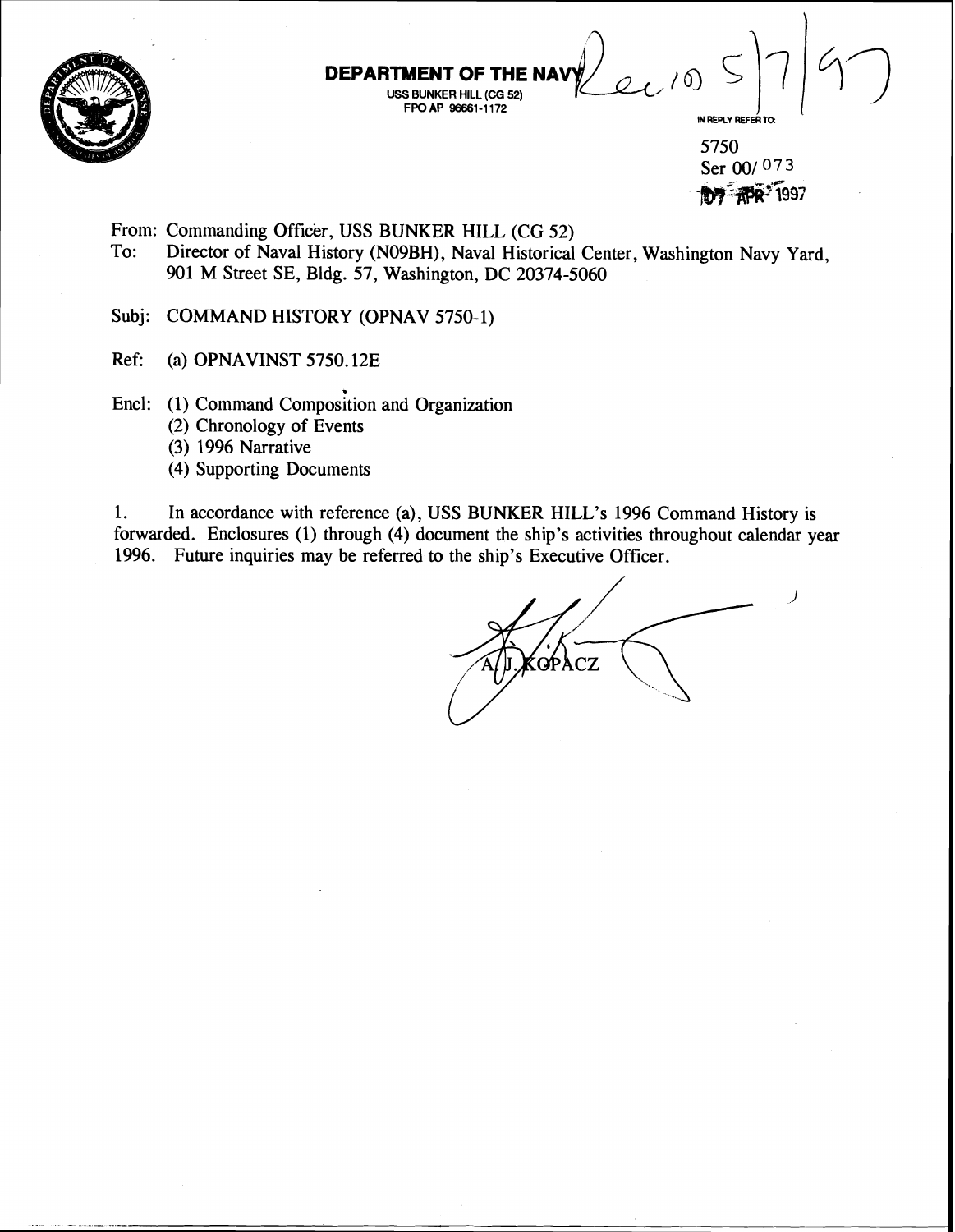## **COMMAND COMPOSITION AND ORGANIZATION**

#### MISSIONS:

| o Primary:   | Air Warfare                        | (AW)  |
|--------------|------------------------------------|-------|
|              | <b>Undersea Warfare</b>            | (USW) |
|              | <b>Surface Warfare</b>             | (SUW) |
|              | <b>Strike Warfare</b>              | (STW) |
|              | <b>Electronic Warfare</b>          | (EW)  |
|              | Command, Control, & Communications | (CCC) |
|              | <b>Mobility</b>                    | (MOB) |
| o Secondary: | Intelligence                       | (INT) |
|              | <b>Amphibious Warfare</b>          | (AMW) |
|              | <b>Mine Warfare</b>                | (MIW) |
|              | <b>Fleet Support Operations</b>    | (FSO) |
|              | <b>Non-Combat Operations</b>       | (NCO) |
|              |                                    |       |

#### ORGANIZATION:

USS BUNKER **HILL** is a TICONDEROGA-class, guided missile cruiser. She is the sixth ship to be equipped with the Aegis AW system As the first Baseline **II** cruiser, BUNKER **HILL**  was the first equipped with the new **Mk** 41 Vertical Launching System (VLS) and the first to employ the Tomahawk Weapon System (TWS).

Throughout 1996, BUNKER HILL served in the administrative command of the Commander, Carrier Group FIVE. As such, it operated as a major component of the Forward-Deployed Naval Force and was permanently deployed to Yokosuka, Japan.

Within the SEVENTH Fleet Area of Responsibility, the ship was operationally assigned to:

o Commander, SEVENTH Fleet

o Commander, Task Force 70/Battleforce SEVENTH Fleet

o Commander, Task Force 75/Surface Combatant Force, SEVENTH Fleet

o Commander, Task Group 70.1/USS INDEPENDENCE Carrier Battlegroup

#### SUBORDINATE ORGANIZATIONS:

BUNKER **HlLL** served as the INDEPENDENCE Carrier Battlegroup Air Warfare Commander throughout 1996 plus the Regional Air Warfare Commander in the Korean Area of

1 Enclosure (1)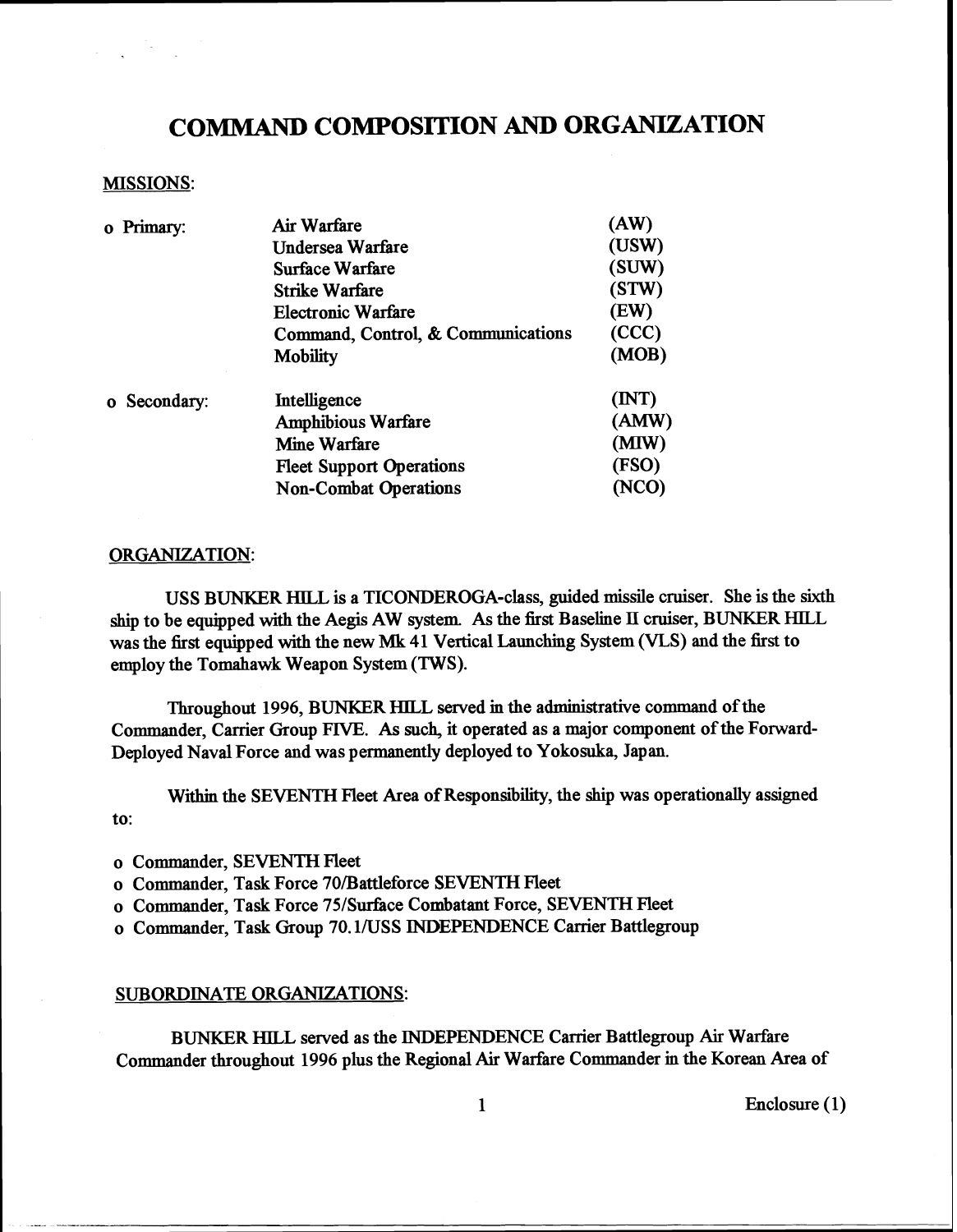Responsibility (AOR). As such, BUNKER HILL is responsible for stationing and tactical employment of all primary air defense missile ships and the maritime fighter and surveillance portions of Carrier Airwing FIVE (CVWS) over water.

During 1996, BUNKER HILL embarked Helicopter Anti-submarine Squadron Light FIVE ONE Detachment THREE.

#### DISCUSSION:

USS BUNKER **HILL** is one of the most capable combatants in the U. S. Naval arsenal, possessing some of the most advanced systems in the surface Navy. Accordingly, she is a keystone in the battlegroup's offensive and defensive capabilities. BUNKER HILL is fully capable of a broad array of missions, including:

- o providing broad area surveillance and battlespace management
- o area defense of a Navy, joint, or combined (allied) battleforce or multi-unit Surface Action Group (SAG)
- o strategic and tactical strike operations as a single unit or in command of missile and aircraft strike units
- o theater ballistic missile surveillance
- o sustained presence or combat operations in multi-threat, open ocean, or constrained littoral environments

The core of BUNKER HILL'S tactical capability is the Aegis Weapons System -- a stateof-the-art, computer-assisted, nearly fully integrated weapons system that can provide real-time detection, identification, acquisition, tracking, targeting, and engagement of multiple contacts in a high density battlespace. The four components of the Aegis Weapons System, the SPY- 1A Radar, the Weapons Control System, the Command and Decision System, and the Aegis Display System, are each supported by an **AN/UYK-7** computer bank. Each component is integral to the Aegis System and capable of automatically managing the immense data presented in a multiwarfare environment, providing detailed displays of the tactical situation, identifying selected contacts, providing assessments of threat levels per contact, scheduling potential responses, and, if authorized by the command-level decision-maker, the automatic engagement of multiple air and surface contacts. All automated decisions are subject to rules, known as doctrine statements, that are embedded within the Aegis system or created and activated by the ship's tactical decisionmakers as needed.

While management of the air battlespace is **highly** automated, the ship's tactical actions in response to surfice, undersea, or land attack tactical situations are automated and integrated into the overall system to the extent necessary for coherent information distribution. Undersea warfare is predominantly accomplished by the ship's AN/SQS-53A Sonar, MK-46 torpedoes, ship or helo launched, and the Light Airborne Multi-Purpose Systems **Mk** III (LAMPS III). Surface

2 Enclosure (1)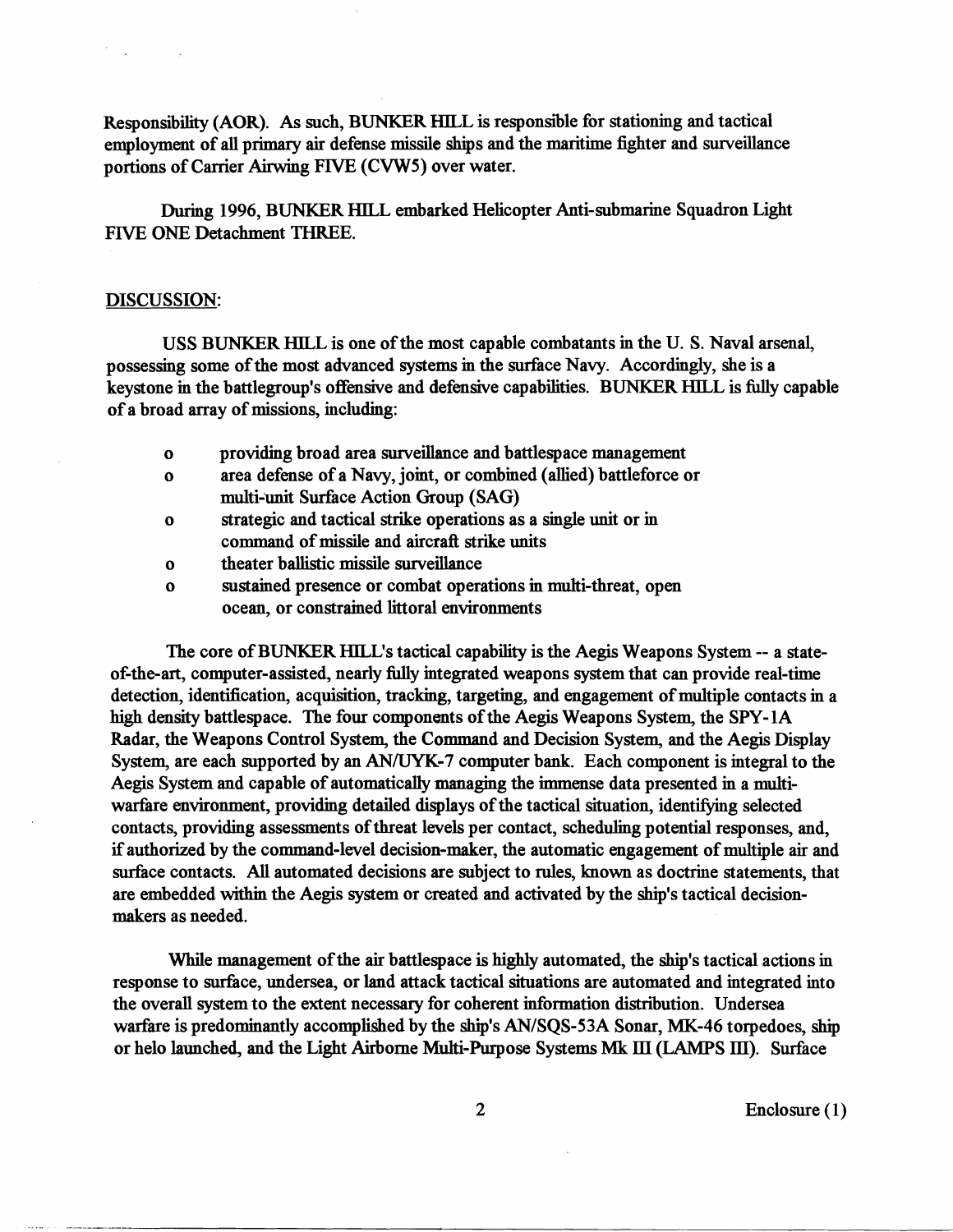warfare is achieved through the Harpoon surface-to-surface cruise missiles and SM-2 missiles in surface mode, backed by the 5"/54 cal guns. Strike warfare is performed by the Tomahawk Land Attack Missile **(TLAM)** system. The ship conducts Naval Surfice Fire Support (NSFS) employing its 5"/54 caliber battery.

 $\mathbf{z}$  , we have a set  $\mathbf{z}$  , where  $\mathbf{z}$ 

All warfare areas are highly integrated with the ship's command and control systems, including its electronic warfare capabilities. Consequently, any tactical action by BUNKER HILL is likely the result of an integrated **mix** of ship's sensors and weapons, other ships' systems, and carrier-based or land-based tactical aircraft. **BUNKER** HILL is as much a command platform as it is a weapons platfom

An enhanced detection and engagement capability is provided by the embarked Light Airborne Multi-Purpose System (LAMPS), two SH-60B Seahawk helicopters. Multi-mission capable, these helos extend the ship's surface and undersea sensor ranges well beyond the horizon and can deliver two MK-46 torpedoes per sortie. They are used extensively for surface contact management and possess their own datalink for communications and sensor management with the ship.

The heart of the ship's main propulsion capability lies within its four LM-2500 Gas Turbine Engines and twin shafts with Controllable Reversible Pitch (CRP) Propellers. These are capable of driving the ship through the water at speeds in excess of 30 knots and can also stop the ship from any speed in approximately two **sbip** lengths.

BUNKER HILL'S extensive electrical power capability is provided by three AUison 501- **IS17** Gas Turbine Engines, coupled to generators, each producing 2500 **KW** and 4000 amps of electrical power.

The ship maintains a complement of 28 officers, 33 Chief Petty oflicers (CPOs), and 389 enlisted crewmen, including aviation detachment, cryptologic, and other various embarked p ersonneL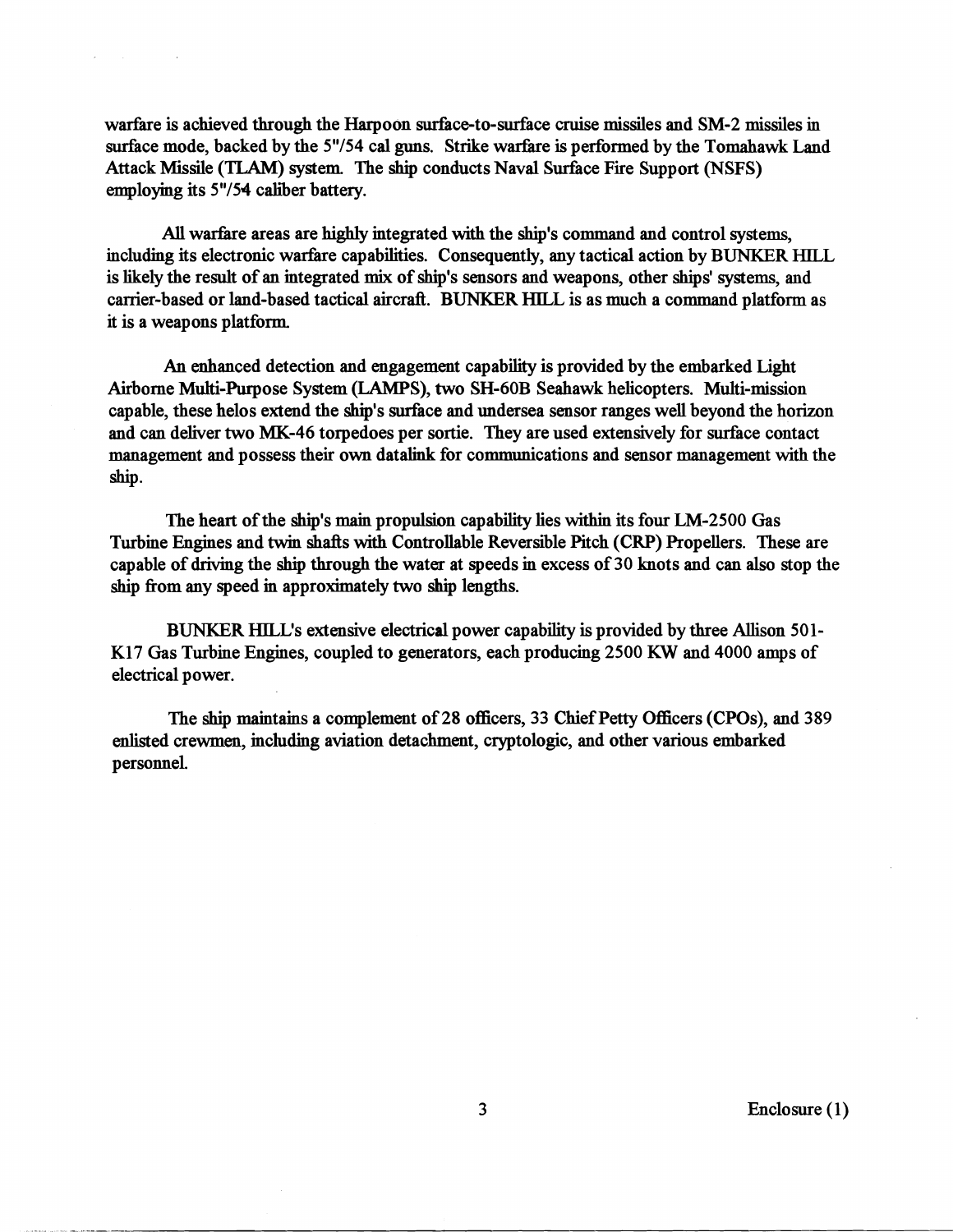# 1996 SHIPS CHRONOLOGY OF MAJOR EVENTS

 $\mathcal{A}^{\text{max}}_{\text{max}}$  and  $\mathcal{A}^{\text{max}}_{\text{max}}$ 

| <b>DATE</b> | <b>EVENT</b>                                                         |
|-------------|----------------------------------------------------------------------|
| 15 Dec - 02 | <b>Jan Holiday Leave and Upkeep Period</b>                           |
| 05 - 12 Jan | <b>MSL-EX 96-1 in Okinawa OPAREA</b>                                 |
| 05 Jan      | Underway with BUNKER HILL Surface Action Group (SAG)                 |
|             | Air Department embarked                                              |
| 08 Jan      | Air Department fly-off to Kadena for MSL-EX                          |
|             | Anchored, Okinawa Harbor                                             |
|             | Moored, White Beach, Okinawa                                         |
|             | <b>Embarked Drone Launching Detachment</b>                           |
|             | Underway                                                             |
| 09 Jan      | Live fire of SM-2 vs AQM                                             |
| $10$ Jan    | Refueled torpedo retriever MRB SEA DOG                               |
|             | Live fire of SM-2 vs BQM                                             |
| 11 Jan      | Live fire of SM-2 vs AQM                                             |
| 12 Jan      | Moored, White Beach, Okinawa                                         |
|             | <b>Debarked Drone Launching Detachment</b>                           |
|             | Briefed CTF-76/COMPHIBGRU ONE concerning port visits to the PRC      |
|             | IOT facilitate USS FT MCHENRY'S port visit preparations to Shanghai, |
|             | PRC.                                                                 |
|             | Underway                                                             |
|             | Air Department fly-on                                                |
| 15 - 19 Jan | Port visit to Hong Kong                                              |
| $15$ Jan    | Moored to a buoy, Hong Kong                                          |
| 19 Jan      | Crewmember found dead in a Bos'n Storeroom. NCIS investigation       |
|             | commences, cause appears to be accidental.                           |
| 20 Jan      | Underway, enroute Yokosuka.                                          |
| 24 Jan      | Air Department debarked                                              |
| $25$ Jan    | Moored, Yokosuka, Japan                                              |
| 28 Jan      | <b>USN/JMSDF</b> combined AW Syndicate meeting                       |
| 30 Jan      | <b>IBG AW Syndicate</b>                                              |
| 09 Feb      | Underway with USS INDEPENDENCE Battle Group                          |
|             | Air Department embarked                                              |
| 10 Feb      | RAS with USNS GUADALUPE (TAO-200)                                    |
|             | Masuoka-san, "Mr. Navy", visits the ship                             |
| 12 - 17 Feb | <b>Exercise VALIANT USHER in the Yellow Sea</b>                      |
| 14 Feb      | RAS with USNS GUADALUPE (TAO-200)                                    |
| 18 Feb      | RAS with USNS GUADALUPE (TAO-200)                                    |
| 19 - 23 Feb | <b>Exercise ASW-EX 96-1 in the Philippine Sea</b>                    |
| 21 Feb      | Conducted DIVTACS with JDS HAMANA, JDS SAWAGIRI, JDS HIEI,           |
|             | JDS YAMAGIRI, and USNS GUADALUPE.                                    |

**1 Enclosure** (2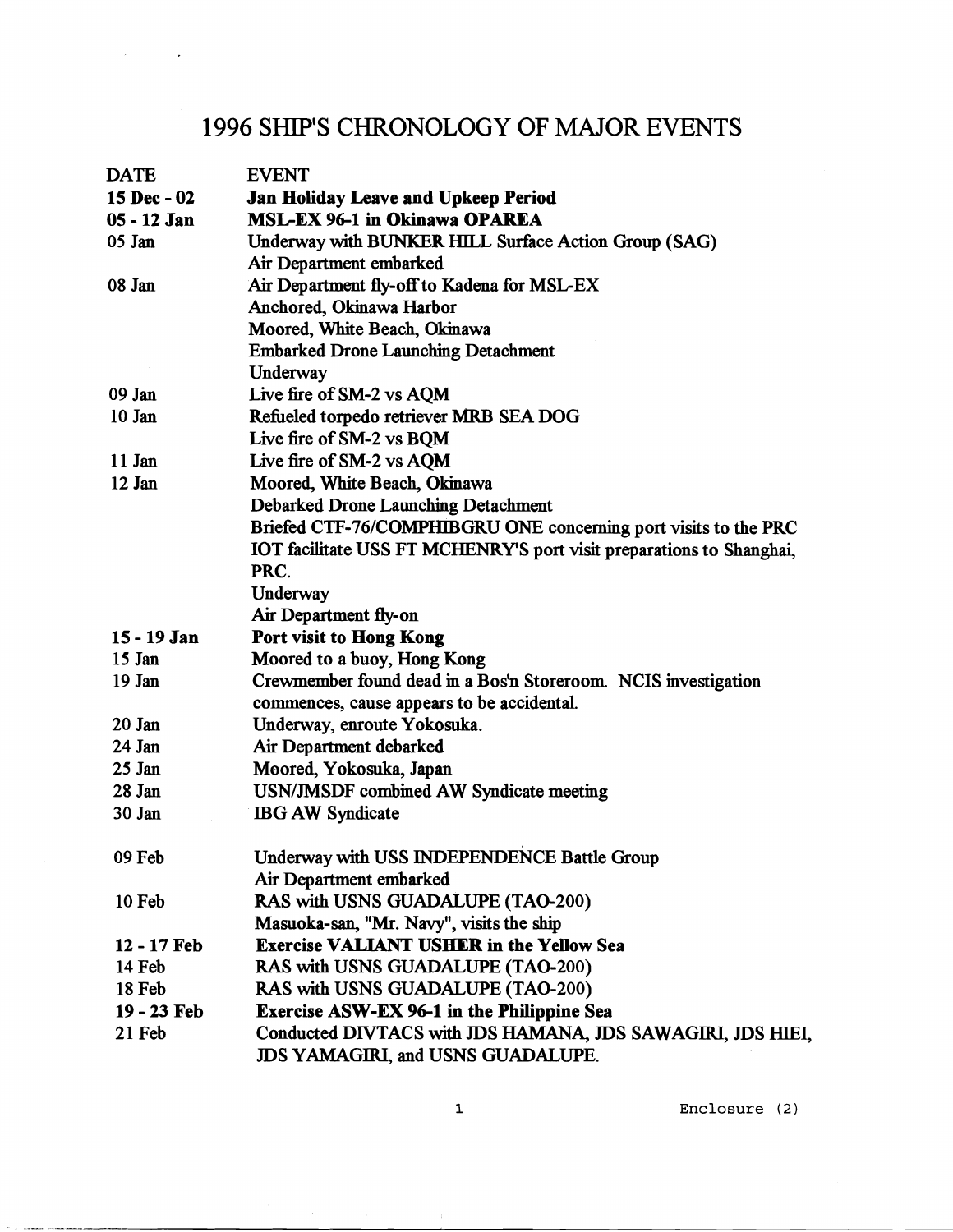| 22 Feb        | <b>RAS with GUADALUPE (TAO-200)</b>                                        |
|---------------|----------------------------------------------------------------------------|
| 23 Feb        | IBG Warfare Commanders breakfast and seminar on INDEPENDENCE               |
|               | with CTF-70                                                                |
|               | ASW-EX Hot Wash-up on INDEPENDENCE with the JMSDF                          |
| 24 - 25 Feb   | Port visit to Pusan, Republic of Korea                                     |
| 24 Feb        | Moored, Pusan                                                              |
| 26 Feb        | <b>Underway with INDEPENDENCE Battle Group</b>                             |
| 27 Feb        | <b>CONREP with USNS SAN JOSE (TAFS-7)</b>                                  |
|               | RAS with USNS GUADALUPE (TAO-200)                                          |
| 28 Feb        | Conducted rescue-at-sea of 10 Philippine nationals adrift in a small canoe |
|               | 50 nm from land (South China Sea). Survivors were transported to           |
|               | Manila.                                                                    |
| 01 Mar        | RAS with USNS GUADALUPE (TAO-200)                                          |
| $02 - 04$ Mar | Port visit, Manila, Republic of the Philippines                            |
| 02 Mar        | Anchored, Manila                                                           |
| 05 Mar        | <b>Underway with INDEPENDENCE Battle Group</b>                             |
| 06 Mar        | RAS with USNS GUADALUPE (TAO-200)                                          |
| $07 - 25$ Mar | <b>Special Operations</b>                                                  |
| 07 Mar        | Detached from the INDEPENDENCE Battle Group to proceed to a position       |
|               | in the Taiwan Straits, southeast of Taiwan, to observe PRC SRBM test       |
|               | launches and PRC and Taiwanese military activity.                          |
| 08 Mar        | <b>INDEPENDENCE Battle Group redirected to a position northeast of</b>     |
|               | Taiwan.                                                                    |
| 12 Mar        | RAS with USNS GUADALUPE (TAO-200)                                          |
| 15 Mar        | <b>VERTREP with USNS NIAGARA FALLS (TAFS-3)</b>                            |
| 18 Mar        | RAS with USNS TIPPICANOE (TAO-201)                                         |
| 22 Mar        | RAS with USNS TIPPICANOE (TAO-201)                                         |
| 24 Mar        | <b>CONREP with USNS NIAGARA FALLS (TAFS-3)</b>                             |
| 25 Mar        | INDEPENDENCE Battle Group Warfare Commanders Conference with               |
|               | <b>CTF-70</b>                                                              |
|               | Detached to proceed into port                                              |
| 26 Mar        | RAS with USNS GUADALUPE (TAO-200)                                          |
| 27 Mar        | Air Department debarked                                                    |
| 28 Mar        | Moored, Yokosuka, Japan. Commenced SRA 6A                                  |
| 01 Apr        | Prospective Commanding Officer arrives onboard                             |
| 15 Apr        | <b>RIMPAC Final Planning Conference</b>                                    |
| 16 Apr        | Change of Command. CAPT Anthony J. Kopacz relieved CAPT Gary W.            |
|               | Schnurrpusch in a ceremony held at the Benny Decker Theater, Fleet         |
|               | Activities, Yokosuka.                                                      |
| $17$ Apr      | Commander-in-Chief's Official Call to USS Independence                     |
| 22-30 Apr     | <b>PERA Review</b>                                                         |
| $23$ Apr      | <b>Satellite Link 11 Testing</b>                                           |
|               |                                                                            |

 $\label{eq:2} \mathcal{L}_{\text{max}}(\mathcal{L}_{\text{max}}) = \mathcal{L}_{\text{max}}(\mathcal{L}_{\text{max}})$ 

**2 Enclosure** (2)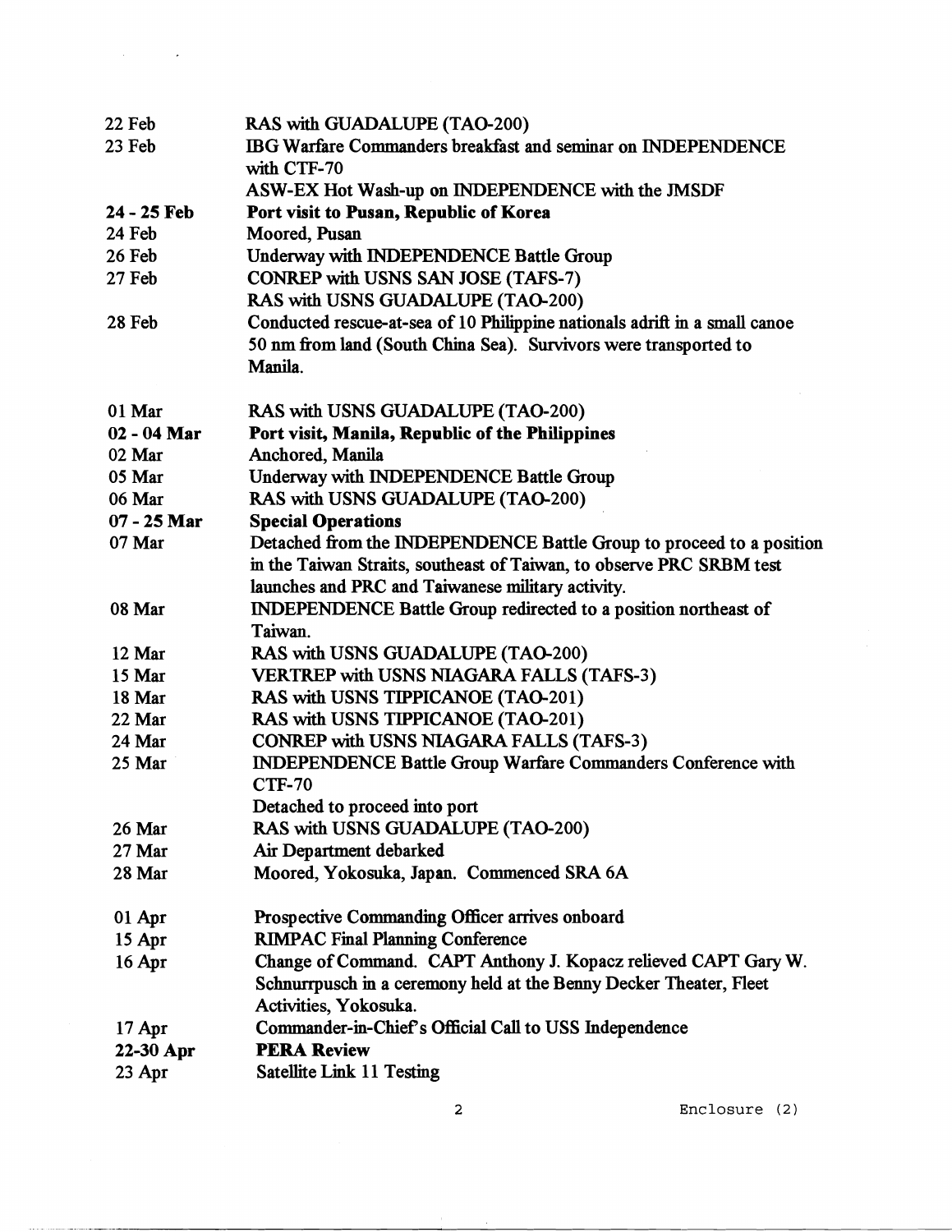| 25 Apr         | <b>INDEPENDENCE Battle Group Air Intercept Coordinator (AIC) Training</b> |
|----------------|---------------------------------------------------------------------------|
| 26 Apr         | <b>INDEPENDENCE Battle Group AW Syndicate Meeting</b>                     |
| $27$ Apr       | Complete SRA 6A                                                           |
| $29$ Apr       | <b>Fast Cruise</b>                                                        |
| 30 Apr         | <b>PERA Debrief</b>                                                       |
| 03 May         | Underway to Anchorage for Ammunition Onload, and returned to<br>Yokosuka. |
| 04 May- 03 Jul | <b>EXERCISE RIM OF THE PACIFIC, 1996 (RIMPAC '96)</b>                     |
| 04 May         | Underway                                                                  |
|                | Air Department embarked                                                   |
|                | <b>Full Power Trial</b>                                                   |
| 06 May         | "Quickdraw" Exercise                                                      |
| 07 May         | <b>EMATT USW Exercise</b>                                                 |
| 08 May         | RAS with USNS GUADALUPE (TAO-200)                                         |
| 09 May         | <b>CIWS PACFIRE/5"/54 GUNNEX</b>                                          |
|                | <b>RIMPAC Planning Conference</b>                                         |
| 10-14 May      | Port Visit, Subic Bay, Republic of the Phillipines                        |
| 10 May         | Moor, Subic Bay. Conduct topside and GFCS maintenance.                    |
| 15 May         | Underway                                                                  |
| $17$ May       | RAS with USNS GUADALUPE (TAO-200)                                         |
| $18$ May       | RAS with USNS GUADALUPE (TAO-200)                                         |
| $19$ May       | RAS with USNS SAN JOSE (TAFS-7)                                           |
| $20$ May       | Port Visit, Apra Harbor, Guam                                             |
| $20$ May       | Moored, Guam                                                              |
|                | Official Visit by the Governor of Guam and COMNAVMARIANAS                 |
|                | <b>Conduct VLS repairs</b>                                                |
| $21$ May       | Underway                                                                  |
|                | RAS with USNS GUADALUPE (TAO-200)                                         |
| 22 May         | MIO Exercise with USNS GUADALUPE (TAO-200)                                |
| 25 May         | RAS with USNS GUADALUPE (TAO-200)                                         |
|                | 27 May - 01 Jun "Bilateral Force" Workups VIC Guam                        |
| 27 May         | <b>RAS with JDS HAMANA</b>                                                |
| 28 May         | <b>Complete NSFS Qualifications</b>                                       |
| 29 May         | Gunnery Exercise w/ JDS KIRISHIMA and JDS TACHIKAZE                       |
| 30 May         | "Bilateral Force" Photo Ex                                                |
|                | <b>Combined AW/USW Exercise</b>                                           |
| $01 - 07$ Jun  | "Bilateral Force" Transit Enroute Hawaii                                  |
| $01$ Jun       | "Bilateral Force" RAS with USNS SAN JOSE (TAFS-7), USNS                   |
|                | GUADALUPE (TAO-200) and JDS HAMANA (AOE-424)                              |
| $03$ Jun       | <b>CIWS Readiness Eval</b>                                                |
|                | <b>CIWS FDU Shoot</b>                                                     |
|                |                                                                           |

 $\mathcal{L}^{\text{max}}_{\text{max}}$  and  $\mathcal{L}^{\text{max}}_{\text{max}}$ 

**CONTRACTOR** 

**3 Enclosure** (2)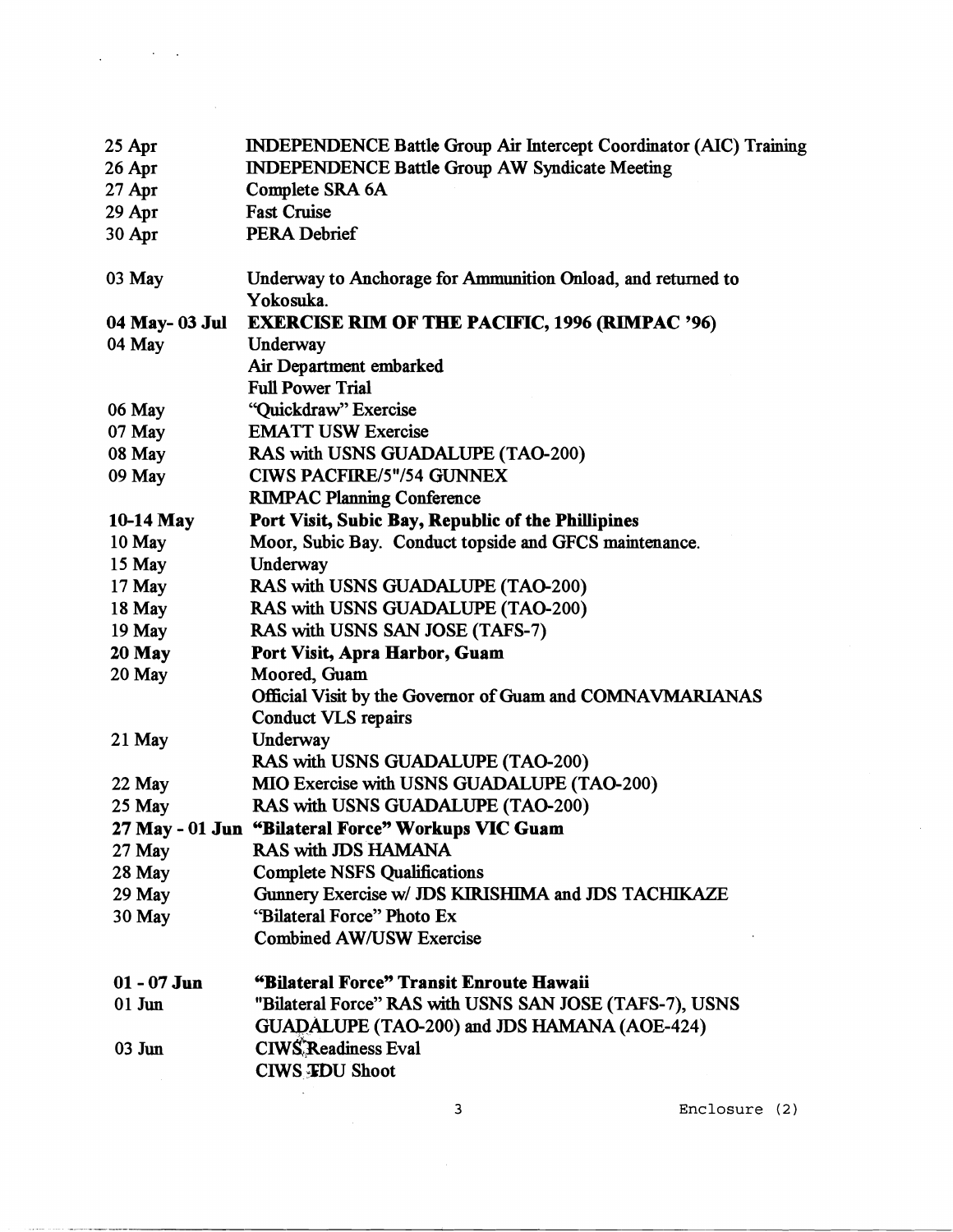| 05B Jun          | RAS with JDS HAMANA (AOE-424)                                |
|------------------|--------------------------------------------------------------|
| $08 - 17$ Jun    | <b>RIMPAC '96 Phase 4</b>                                    |
| $12$ Jun         | RAS with JDS HAMANA (AOE-424)                                |
| 13 - 16 Jun      | Littoral Area Air Defense Exercise (LAAD - EX) / VANDAL - EX |
| $16 \text{ Jun}$ | <b>VANDAL - EX</b>                                           |
|                  | RAS with USNS GUADALUPE (TAO-200)                            |
|                  | Air Department fly-off for helicopter swap-out               |
|                  | <b>Surface Ship Radiated Noise Measurement</b>               |
| 17 - 22 Jun      | Port Visit, Pearl Harbor, Hawaii                             |
| $17 \text{ Jun}$ | Moor, Pearl Harbor                                           |
| $17 - 21$ Jun    | <b>Performance Monitoring Team (PMT) Visit</b>               |
| $17 - 21$ Jun    | <b>Changeout of #3 Gas Turbine Generator</b>                 |
| $20 \text{ Jun}$ | <b>Post RIMPAC Conference</b>                                |
| $22$ Jun         | Pier shift to Ammunition Pier, Lau Lau Lei, Hawaii           |
|                  | Missile Onload                                               |
| $23 \text{ Jun}$ | Underway with INDEPENDENCE Battle Group                      |
|                  | Air Department fly-on                                        |
| $26 \text{ Jun}$ | <b>EMATT USW Exercise</b>                                    |
| 29 Jun           | <b>VERTREP with USNS KILAEUA (TAE-26)</b>                    |
|                  | RAS with USNS GUADALUPE (TAO-200)                            |
|                  | <b>VERTREP with USNS SPICA (TAFS-9)</b>                      |
|                  |                                                              |
| $01$ Jul         | <b>CIWS PACFIRE</b>                                          |
| 02 Jul           | <b>EMATT USW Exercise</b>                                    |
|                  | SPY-1A Sphere Tracking Exercise                              |
|                  | Air Department debarked                                      |
| 03 Jul           | Moor, Yokosuka, Japan                                        |
|                  | <b>Precision Anchorage</b>                                   |
| $03 - 17$ Jul    | <b>SISCAL Visit</b>                                          |
| $03 - 26$ Jul    | <b>Constant Tension Wench ShipAlt Installation</b>           |
| 08 Jul - 10 Sep  | <b>Selective Restricted Availability (SRA - 6B)</b>          |
| 08 Jul           | Visit by NHK (Japanese Media)                                |
|                  | HF E-mail Installation                                       |
| 08 - 12 Jul      | <b>Logistics Management Assessment (LMA)</b>                 |
| 08 - 13 Jul      | <b>ASIR Visit</b>                                            |
| 12 Jul           | Boatswain Mates' Olympics (BKH finishes first)               |
| 14 - 19 Jul      | <b>ASIR/Aviation Readiness Evaluation (ARE)</b>              |
| 15 - 19 Jul      | <b>Industrial Health and Safety Inspection</b>               |
| 16 Jul           | <b>Dispersing Inspection</b>                                 |
| 19 Jul           | Secretary of the Navy - CMC Breakfast                        |
|                  | <b>Industrial Health Survey Outbrief</b>                     |
|                  | <b>ASIR Outbrief</b>                                         |
| 26 Jul - 02 Aug  | <b>Cargo/Weapons Elevator Assessment</b>                     |
| 29 Jul           | <b>Ammunition Offload</b>                                    |

 $\label{eq:2.1} \frac{1}{\sqrt{2\pi}}\int_{\mathbb{R}^3} \left|\frac{d\mathbf{x}}{d\mathbf{x}}\right|^2 \, d\mathbf{x} \, d\mathbf{x} \, d\mathbf{x} \, d\mathbf{x} \, d\mathbf{x} \, d\mathbf{x} \, d\mathbf{x} \, d\mathbf{x} \, d\mathbf{x} \, d\mathbf{x} \, d\mathbf{x} \, d\mathbf{x} \, d\mathbf{x} \, d\mathbf{x} \, d\mathbf{x} \, d\mathbf{x} \, d\mathbf{x} \, d\mathbf{x} \, d\mathbf{x} \, d\mathbf{x} \, d\math$ 

**Enclosure** (2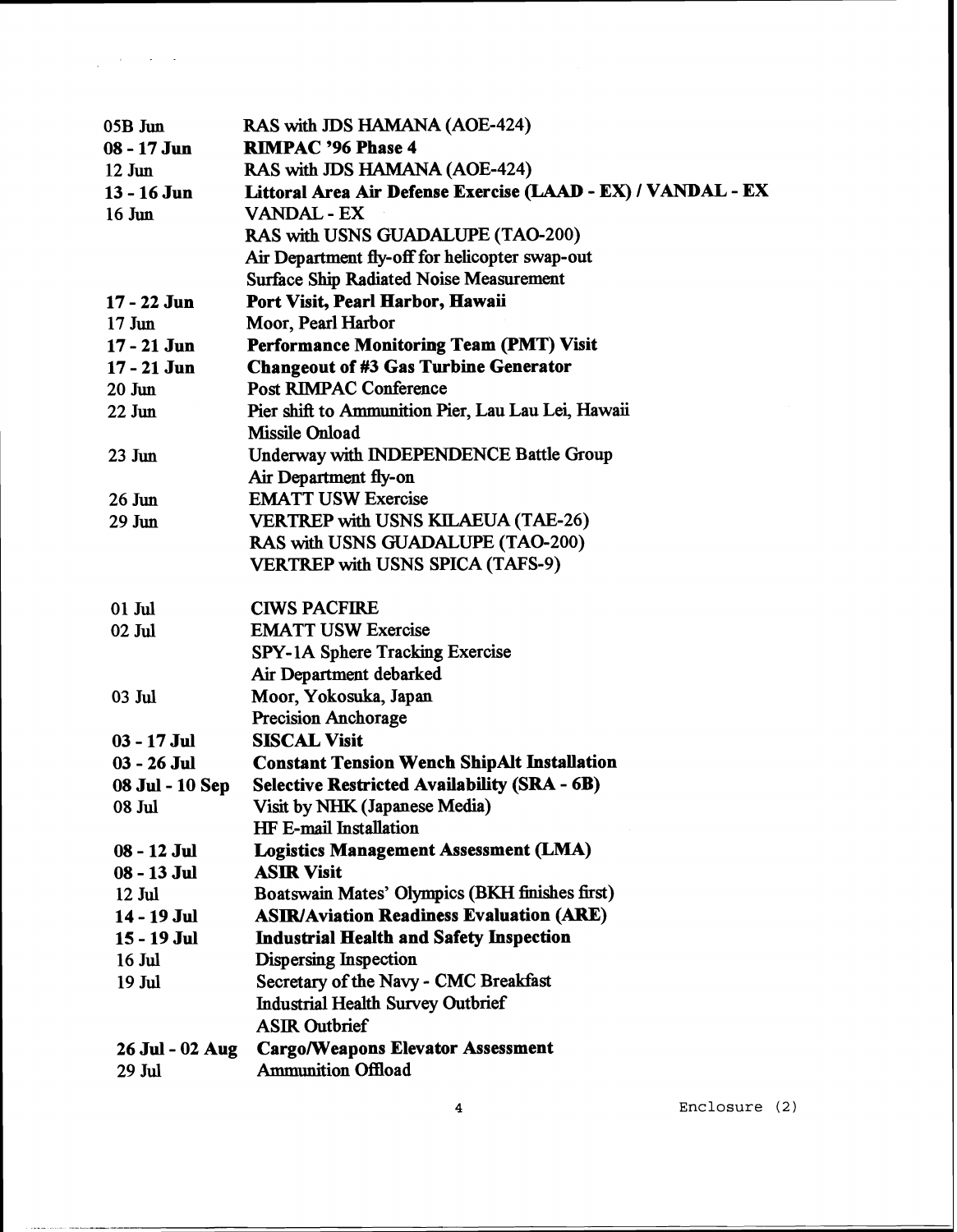| 05 - 09 Aug   | <b>Aviation Certification</b>                                                      |
|---------------|------------------------------------------------------------------------------------|
| $06 - 07$ Aug | <b>Surface Rescue Team Trainer (SRTT)</b>                                          |
| 08 Aug        | <b>ARE</b>                                                                         |
| 12 - 16 Aug   | Limited Team Trainer/Engineering (LTT(E))                                          |
| 12 - 16 Aug   | <b>PPAT</b>                                                                        |
| 12 - 16 Aug   | <b>Combat Systems Material Condition Review (CSMCR)</b>                            |
| 14 - 15 Aug   | .45 Cal Pistol Qualifications                                                      |
| 19 - 20 Aug   | <b>Postal Assist Visit</b>                                                         |
| $21 - 23$ Aug | <b>Generator Testing Team Assessment</b>                                           |
| $27$ Aug      | Visit by BGEN Emery, USAF and brief on current Theater Ballistic Missile           |
|               | Defense (TBMD) programs                                                            |
| 30 Aug        | <b>DSRA-7 Work Definition Conference</b>                                           |
|               | <b>ARE Fire-fighting Drill</b>                                                     |
| 03 Sep        | <b>Complete SRA 6B Departure Conference</b>                                        |
|               | Underway to Anchorage A-12 for Ammunition Handling                                 |
|               | Underway for sea                                                                   |
| 04 Sep        | Conducted man overboard drills                                                     |
|               | Air Department embarked                                                            |
| $07 - 09$ Sep | Port Visit to Fukuoka, Japan                                                       |
| 07Sep         | Anchored, Fukuoka, Japan                                                           |
|               | Official call by U. S. Consulate, Fukuoka on CO, BUNKER HILL                       |
| 08 Sep        | Reception held onboard for Fukuoka U.S.-Japan Club                                 |
| 09 Sep        | Reception held ashore by the Fukuoka U.S.-Japan Club for USS BUNKER<br><b>HILL</b> |
| $10$ Sep      | <b>Underway for Okinawa</b>                                                        |
| $11$ Sep      | Fly-off of Air Department for missile exercises                                    |
| 12 - 13 Sep   | Port Visit, White Beach, Okinawa                                                   |
| $12$ Sep      | Moored, White Beach                                                                |
|               | Embarked drone target team                                                         |
| $14$ Sep      | Underway                                                                           |
| 16 Sep        | Launched BQMs in support of USS INDEPENDENCE (CV-62) and USS                       |
|               | <b>CURTS (FFG-38) missile exercises</b>                                            |
| 18 Sep        | RAS with USNS GUADALUPE (TAO-200)                                                  |
| 19 - 20 Sep   | <b>Transited San Bernadino Straits to South China Sea</b>                          |
| 20 Sep        | Conducted "Quickdraw" Exercise                                                     |
| $21$ Sep      | RAS with USNS GUADALUPE (TAO-200)                                                  |
| 22 Sep        | <b>VERTREP with USNS SPICA (TAFS-9)</b>                                            |
| $23 - 27$ Sep | Port visit to Hong Kong                                                            |
| $23$ Sep      | Moored to buoy A-41, Hong Kong                                                     |
| $26$ Sep      | Reception held onboard USS INDEPENDENCE                                            |
| 28 Sep        | Underway                                                                           |
|               | Class "Alfa" fire in Main Engine Room NR 2 in uptake lagging for GTMs.             |

 $\mathcal{L}(\mathcal{L})$ 

 $\label{eq:2.1} \mathcal{L}_{\text{max}}(\mathcal{L}_{\text{max}}) = \mathcal{L}_{\text{max}}(\mathcal{L}_{\text{max}})$ 

**5 Enclosure** (2)

 $\ddot{\phantom{a}}$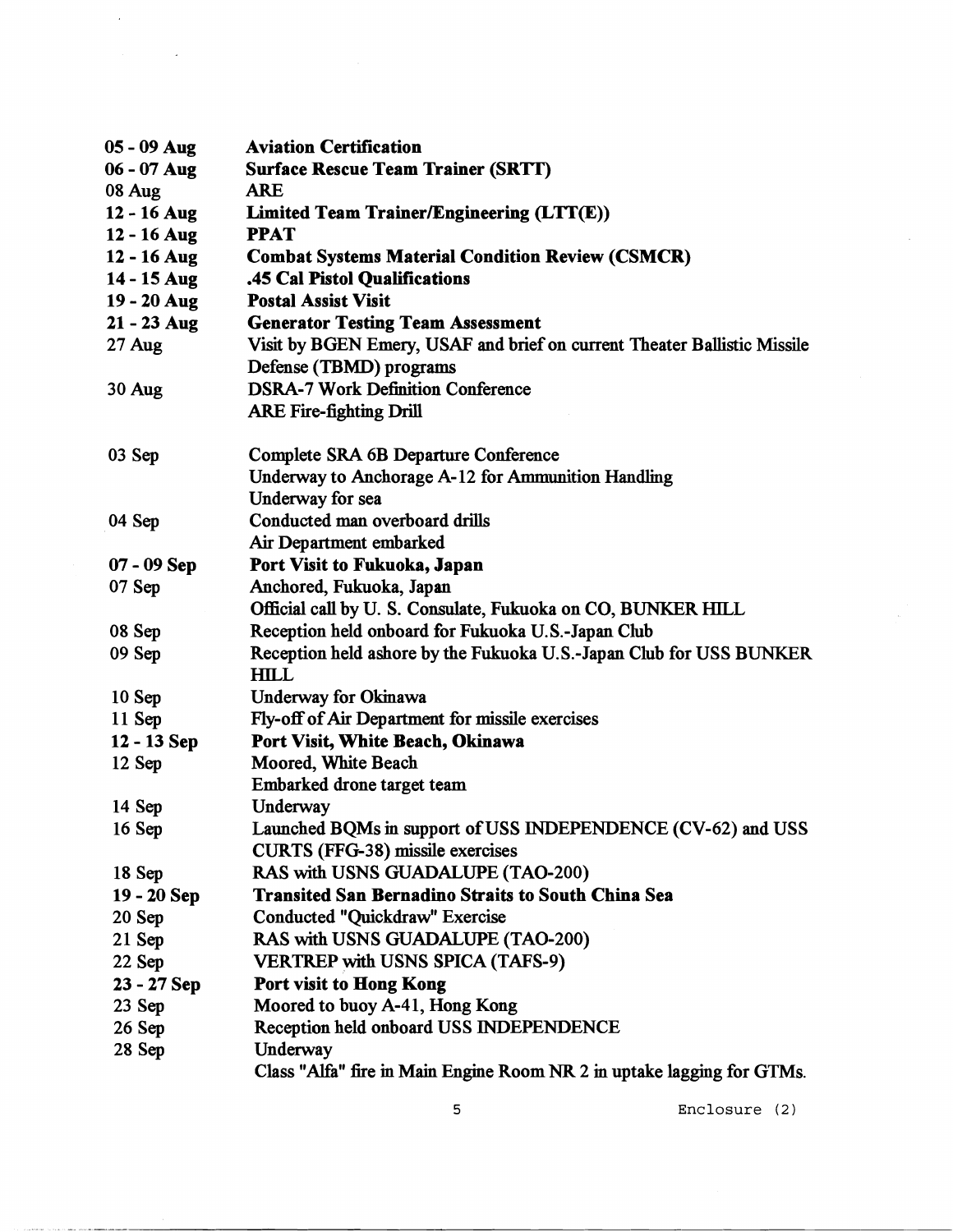|                        | Fire extinguished in 47 minutes. Temporary loss of starboard shaft and NR<br>2 GTG. |
|------------------------|-------------------------------------------------------------------------------------|
| 29 Sep                 | Three-Quarter power restored.                                                       |
|                        | 30 Sep - 01 Oct Transited San Bernadino Straits to the North Philippine Sea         |
|                        |                                                                                     |
| 01 Oct                 | RAS with USNS GUADALUPE (TAO-200)                                                   |
| 02 Oct                 | <b>Gunnery Quarters</b>                                                             |
|                        | Conducted VERTREP with USS INDEPENDENCE (CV-62)                                     |
| 04 Oct                 | Moored, Yokosuka, Japan                                                             |
|                        | Debarked remainder of Air Department                                                |
| 04 - 14 Oct            | <b>Conducted repairs from fire in Main Engine Room NR 2</b>                         |
| 06 Oct                 | <b>OSSN</b><br>undergoes emergency appendectomy                                     |
| 15 Oct                 | Friendship Day                                                                      |
|                        | Underway to Sagami Wan, viewed airshow by CVW FIVE, and returned to                 |
|                        | Yokosuka.                                                                           |
| <b>26 Oct - 04 Nov</b> | Exercise FOAL EAGLE in the Sea of Japan                                             |
| 26 Oct                 | RAS with USNS GUADALUPE (TAO-200)                                                   |
| 27 Oct                 | Conducted USW Exercise with ROKS KWANG JU, ROKS ULSAN, CVW                          |
|                        | FIVE and ROK aircraft                                                               |
| $27$ Oct               | Conducted and emergency recovery of Lightning 613 due to engine fire                |
|                        | alarm. Indication proved false.                                                     |
| 28 Oct                 | Conducted night SUW Exercise with ROKS KWANG JU, ROKS ULSAN,                        |
|                        | and USMC aircraft vs USS CURTS                                                      |
| 28 - 29 Oct            | <b>Transit enroute South China Sea</b>                                              |
| 29 Oct                 | Joint Theater Ballistic Missile Defense exercise.                                   |
| 30 - 31 Oct            | <b>Transit enroute Sea of Japan</b>                                                 |
|                        |                                                                                     |
| 03 Nov                 | Official call by the CNO on USS INDEPENDENCE and USS CURTS.                         |
|                        | RAS with USNS GUADALUPE (TAO-200)                                                   |
| $04 - 08$ Nov          | <b>Exercise KEEN SWORD</b>                                                          |
| 04 Nov                 | <b>ANNUAL-EX Photo-Ex</b>                                                           |
|                        | <b>VERTREP with USNS SAN JOSE (TAFS-7)</b>                                          |
| $09 - 12$ Nov          | <b>Typhoon Evasion</b>                                                              |
| <b>10 Nov</b>          | RAS with JDS TOWADA (AOE-422)                                                       |
| 12 Nov                 | Moored, Yokosuka, Japan                                                             |
| <b>28 Nov - 01 Dec</b> | <b>Thanksgiving Standdown</b>                                                       |
| $11 - 13$ Dec          | <b>Ammo Offload</b>                                                                 |
| 11 Dec                 | Underway to Anchorage A-12 and returned                                             |
| 12 Dec                 | Underway to Anchorage A-12 and returned                                             |
| 13 Dec                 | Underway to Anchorage A-12 and returned                                             |
| 16 Dec - 04 Jan        | <b>Christmas Leave and Standdown Period</b>                                         |
| 18 - 21 Dec            | <b>Defueling</b>                                                                    |
| 19 - 23 Dec            | 1A Gas Generator Change-Out                                                         |
|                        |                                                                                     |

 $\lambda$ 

 $\mathcal{A}^{\mathcal{A}}$  and  $\mathcal{A}^{\mathcal{A}}$  and  $\mathcal{A}^{\mathcal{A}}$ 

 $\ddot{\phantom{a}}$ 

 $\sim$ 

 $\epsilon$ 

**Enclosure** (2)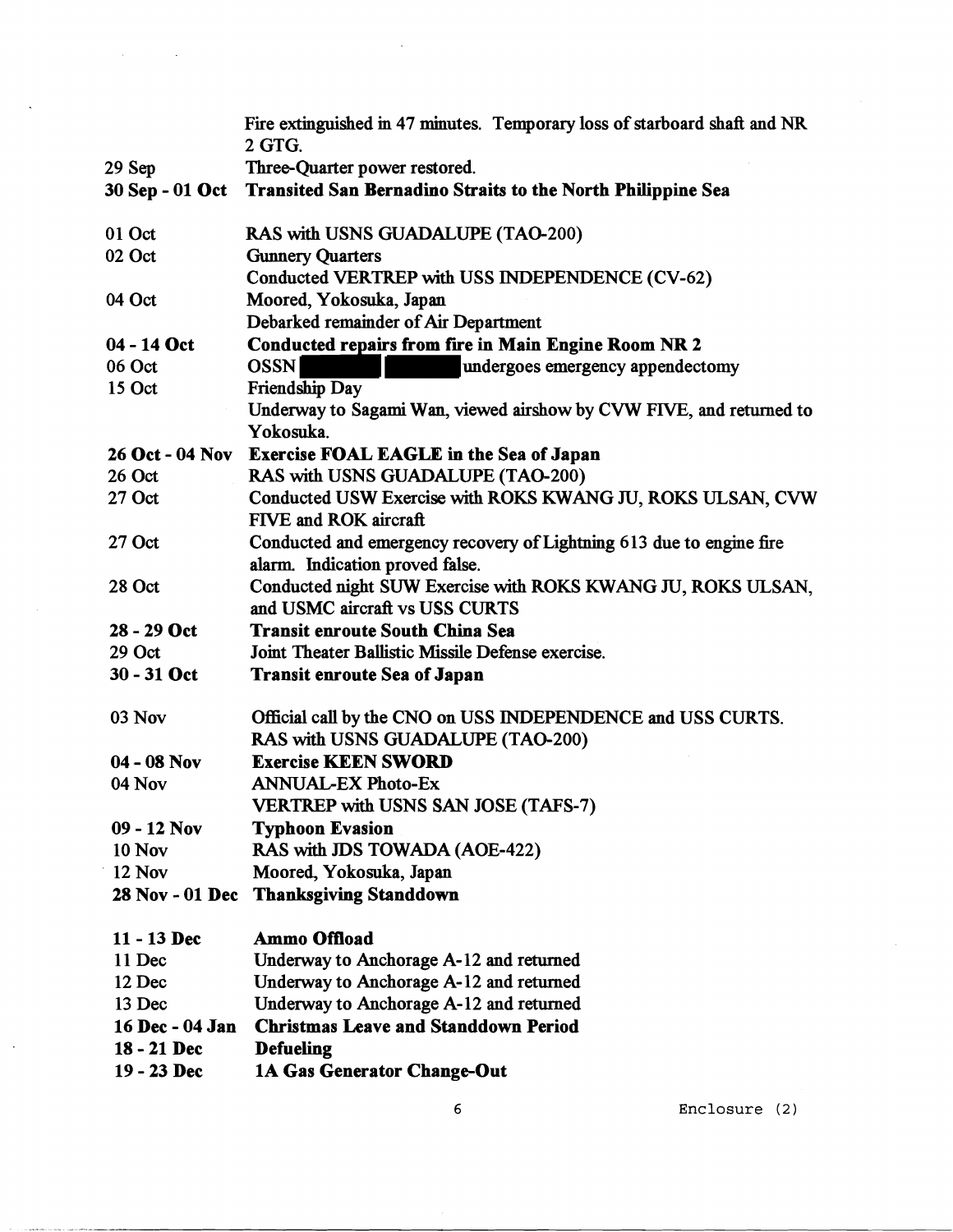## **USS BUNKER HILL 1996 NARRATIVE**

The following are the highlights of the ship's activities throughout 1996. The year began with BUNKER HILL participating in MSL-EX 96-1 as Officer in Tactical Command (OTC) of a Surface Action Group (SAG). March brought two unexpected but noteworthy events as the ship conducted a rescue-at -sea and a special contingency operation in the Taiwan Strait. April included the ship's Change of Command and fust major upkeep period of the year. In May and June, BUNKER HILL as part of the USS INDEPENDENCE (CV 62) Battle Group (IBG) participated in RIMPAC '96, a major exercise involving representatives from six Pacific navies. The second major upkeep period was conducted in July and August. In late September, the ship suffered an extensive lagging fire in a main space, resulting in a temporary loss of the starboard shaft. Full mobility was restored quickly and rapid repairs were completed in Yokosuka. In late October, BUNKER HILL participated in Exercises FOAL EAGLE and ANNUAL - EX in the Sea of Japan and the Okinawan OPAREA.

### **SAG Operations**

In preparation for Missile Exercise 96-1 annual qualifications, multiple ships were assigned to BUNKER HILL who acted as SAG commander. These included the USS HEWITT (DD 966), USS RODNEY M. DAVIS (FFG 60), and USS THACH (FFG 43).

BUNKER HILL formed a Surface Action Group, aptly named the "BUNKER HILL Battle SAG," and led the group southward to Okinawa for the multi-platform MSL-EX 96-1. A battle group organization was implemented with the SAG with each ship assuming a different Warfare Commander role under BUNKER HILL'S authority as the Composite Warfare Commander (CWC). Time was allocated to complete both "CO's Time", dedicated time for each ship to exercise itself in unitlevel exercises, and SAG TACSITs, time during which the SAG would respond to lengthy combat action scenarios.

 $\mathbf{1}$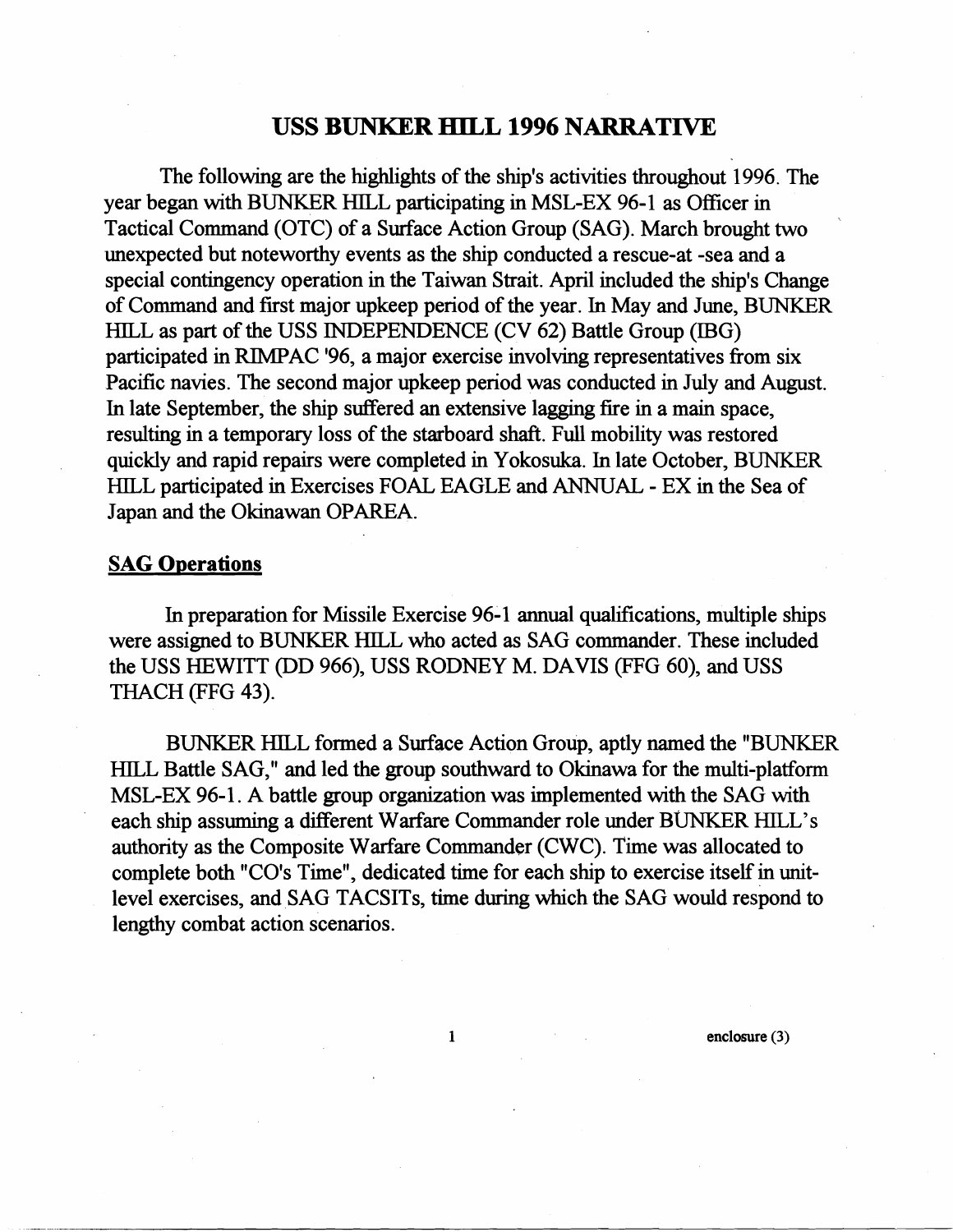#### MSL-EX 96-1

In the Okinawan OPAREA, the BUNKER HILL SAG was joined by F-14 and  $F/A-18$  fighters and E-2C early warning aircraft from Carrier Airwing (CVW) FIVE. The objective was to conduct several multi-platform, live-firing missile exercises. BUNKER HILL served as Officer in Tactical Command (OTC) and Range Safety Officer. She coordinated the use of each of the ships' embarked LAMPS helicopters and the  $E-2Cs$  to clear the range of fishing boats, merchant shipping, and any vessels standing into harms way. Commander, Carrier Group (COMCARGRU) FIVE was represented as the Officer Conducting the Exercise (OCE) by two staff officers embarked on BUNKER HILL. In addition, BUNKER HILL embarked the target drone detachment from Okinawa and served as the target launch platform for many of the ships' targets. All other targets were launched by CVW FIVE A-6Es.

It was a very successful exercise because virtually all units completed their qualifications, including BUNKER HILL'S two-for-two engagements in its own exercises.

### **DEATH OF A SHIPMATE**

Regrettably, BUNKER HILL'S January port visit to Hong Kong, British Columbia was marred by the discovery of the body of a shipmate in the Aft Reel Storeroom. The Naval Criminal Investigative Service (NCIS) was notified and an agent sent. BUNKER HILL held a memorial service onboard and a crew representative escorted his body, carrying his personal belongings to the family having a fimeral service in his home town.

## INDEPENDENCE BATTLE **GROUP** "WINTER **TRAINING"**

February was to be a routine period of IBG training and port visits. Only INDEPENDENCE, BUNKER HILL, and USNS GUADALUPE steamed out of Japan as "IBG." The winter training period was mostly focused upon CVW FIVE flight qualifications as they returned to sea for the first time since ANNUAL-EX and COPE NORTH in November 1995. "Winter training" also encompassed two fleet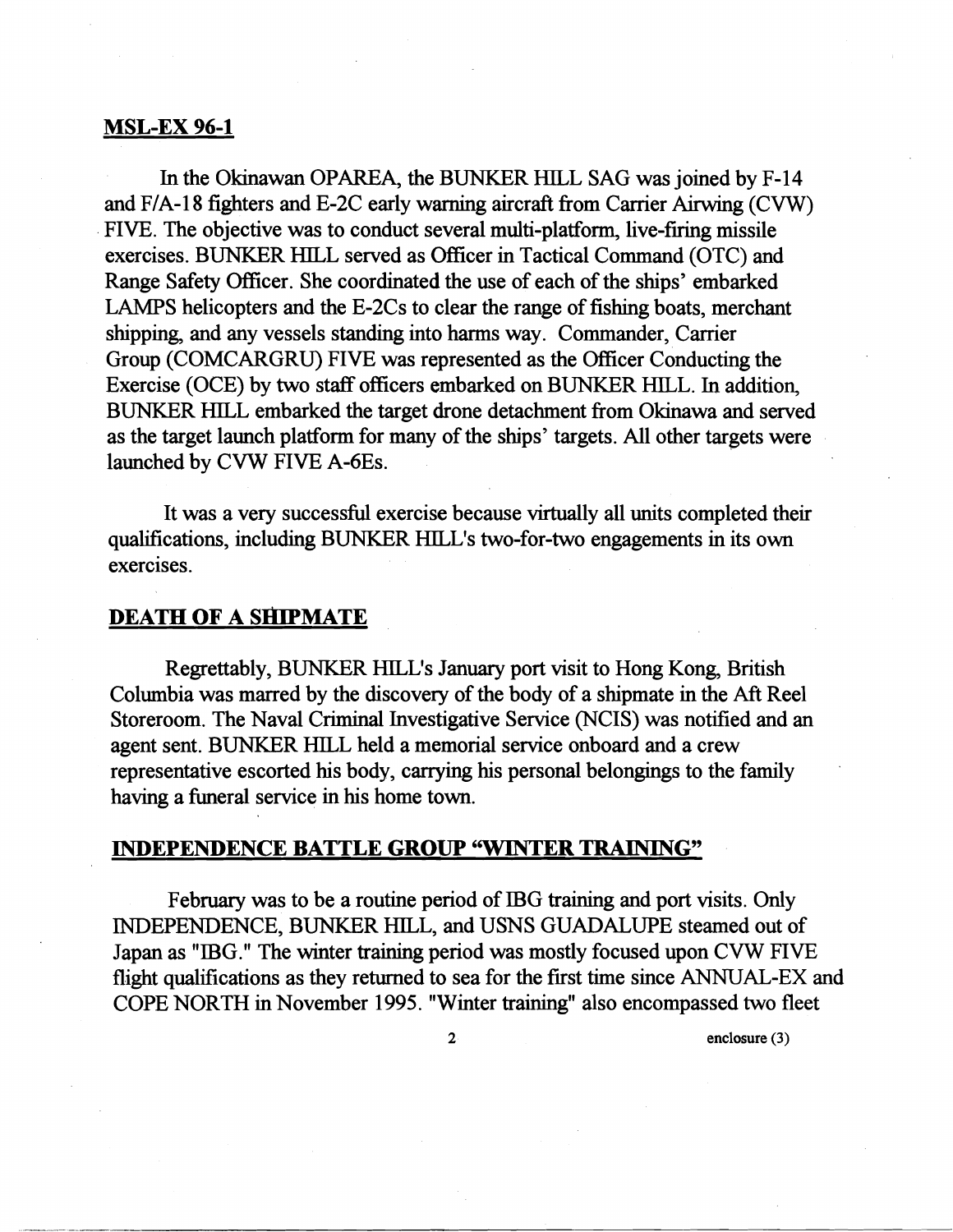### exercises, VALIANT USHER and ASW-EX 1-96.

Following completion of carrier qualifications, IBG proceeded to the Yellow Sea to conduct exercise VALIANT USHER with the Korean Navy, which also involved the USS BELLEAU WOOD Amphibious Readmess Group (ARG) from Sasebo. The exercise proved an opportunity for the ship to plan and analyze the coordination of an air umbrella for the Amphibious Operating Area (AOA). This presented a greater level of complication in the identification process due to the number of helicopters and AV-8s flying in the AOA. Further, the close proximity to shore make the time distance problem extremely difficult as reaction time to land-based air threats is reduced dramatically.

Next, IBG proceeded to the Phdippine Sea to join the Japanese Maritime Self Defense Force (JMSDF) for "ASW-EX 1-96." Whle smaller in scope when compared to "ANNUAL-EX" in 1995, this exercise proved to be equally challenging for the IBG, with Commander, Escort Flotilla (COMCORTFLOT) FOUR serving as the Surface and Undersea Warfare Commander. BUNKER HILL gained two contacts on JMSDF diesel submarines at extended ranges that provided valuable training and insight for both the JMSDF and COMCARGRU FIVE. The exercise concluded with a port visit to Pusan, Republic of Korea.

### **RESCUE-AT-SEA**

During IBG's transit to Manila for a port visit, one of BUNKER HILL'S patrolling helicopters discovered a canoe adrift in the South China Sea about 50 nm fiom shore. Upon closer examination, ten Philippine nationals (eight males and two females) were onboard with no food and water. They suffered from dehydration, malnutrition and exposure. BUNKER HILL conducted the rescue, provided medical treatment and transported them to Manila.

#### **ALERT IN THE TAIWAN STRAIT**

Upon conclusion of the port visit to Manila, an urgent alert was passed to the IBG that the Peoples Republic of China (PRC) was planning to conduct military exercises in the Taiwan Strait. This included launching several Short-Range Ballistic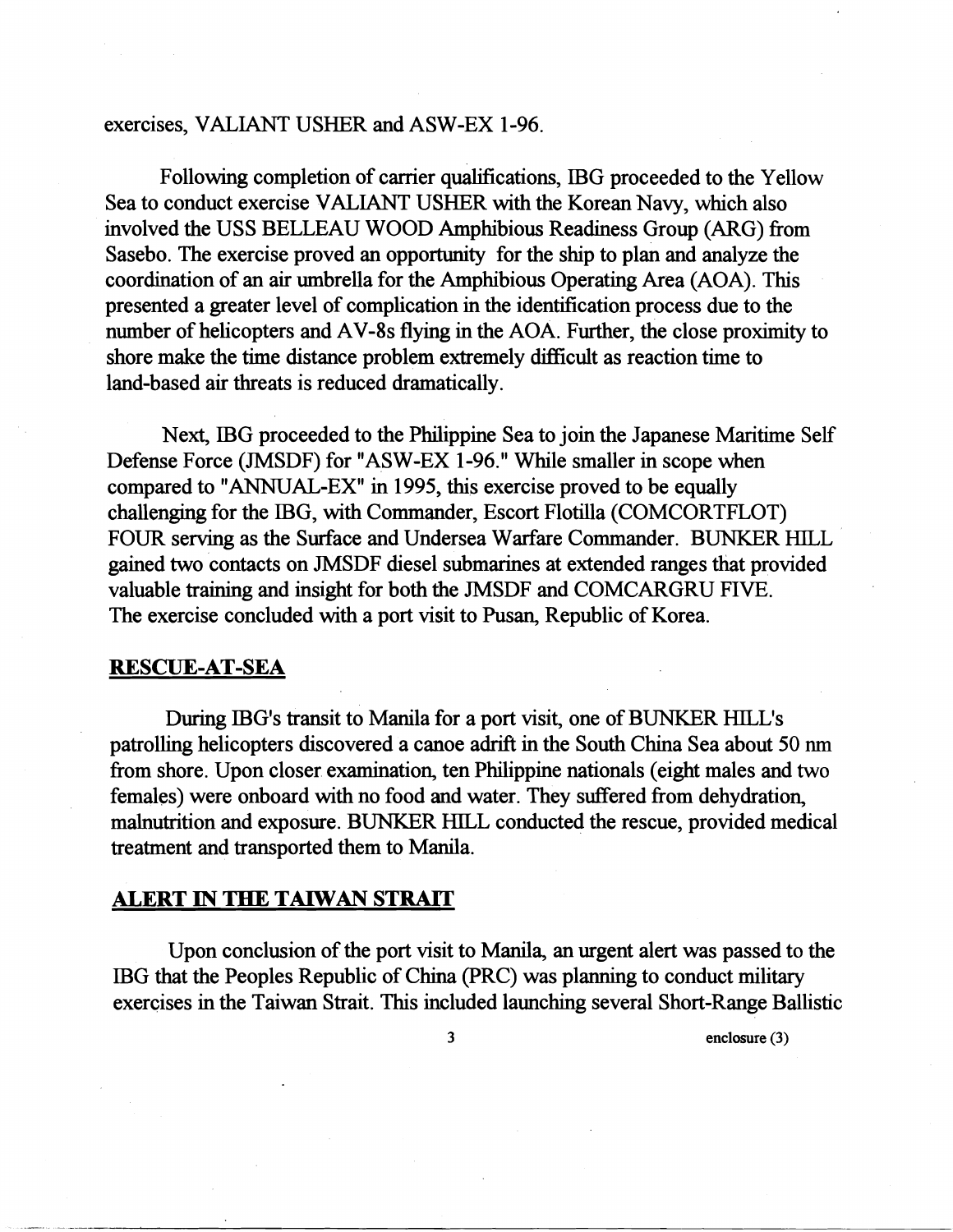Missile (SRBM) tests in close proximity to Taiwan. While the PRC's intentions could not be known for certain, the best assessment was that the PRC was attempting to destabilize the first democratic Taiwanese election during the same period.

BUNKER HILL was detached to operate off Taiwan in the South China Sea. Making a high speed **run** through the night, BUNKER HILL chopped to Commander, Task Force (CTF)-72 and observed multiple test launches using its AEGIS Weapons System capabilities.

BUNKER HILL nicknamed its' location "Wang Chung Station." INDEPENDENCE also had a modified location, approximately 300 nm east of Taiwan, called "Wonton Station." Additionally, the USS O'BRIEN (DD 976) was tasked to leave its training duties near Okinawa and join the IBG, while USS HEWITT and USS MCCLUSKY (FFG 41) were sortied from Yokosuka. Meanwhile, the USS NIMITZ (CVN 68) Battle Group (NBG) was repositioned from the Arabian Gulf and directed to a location nearby.

During the operation, the Forward-Deployed Naval Force accomplished the following:

- o The forces were placed on station with short notice and fully capable to carry-out any tasking.
- o The complete and broad capabilities of an Aegis platform were reiterated.
- o BUNKER HTLL remains the only combatant **in** the Navy that has conducted actual Ballistic Missile surveillance and tracking operations, ready to provide real-time information to a battle group.
- o The force was fully capable of incorporating the NIMITZ Battle Group into a completely integrated two-CV Battle Force as necessary.

#### **CHANGE OF COMMAND**

After the shp's return from the Taiwan Strait, Prospective Commanding CAPT Anthony J. Kopacz, reported aboard.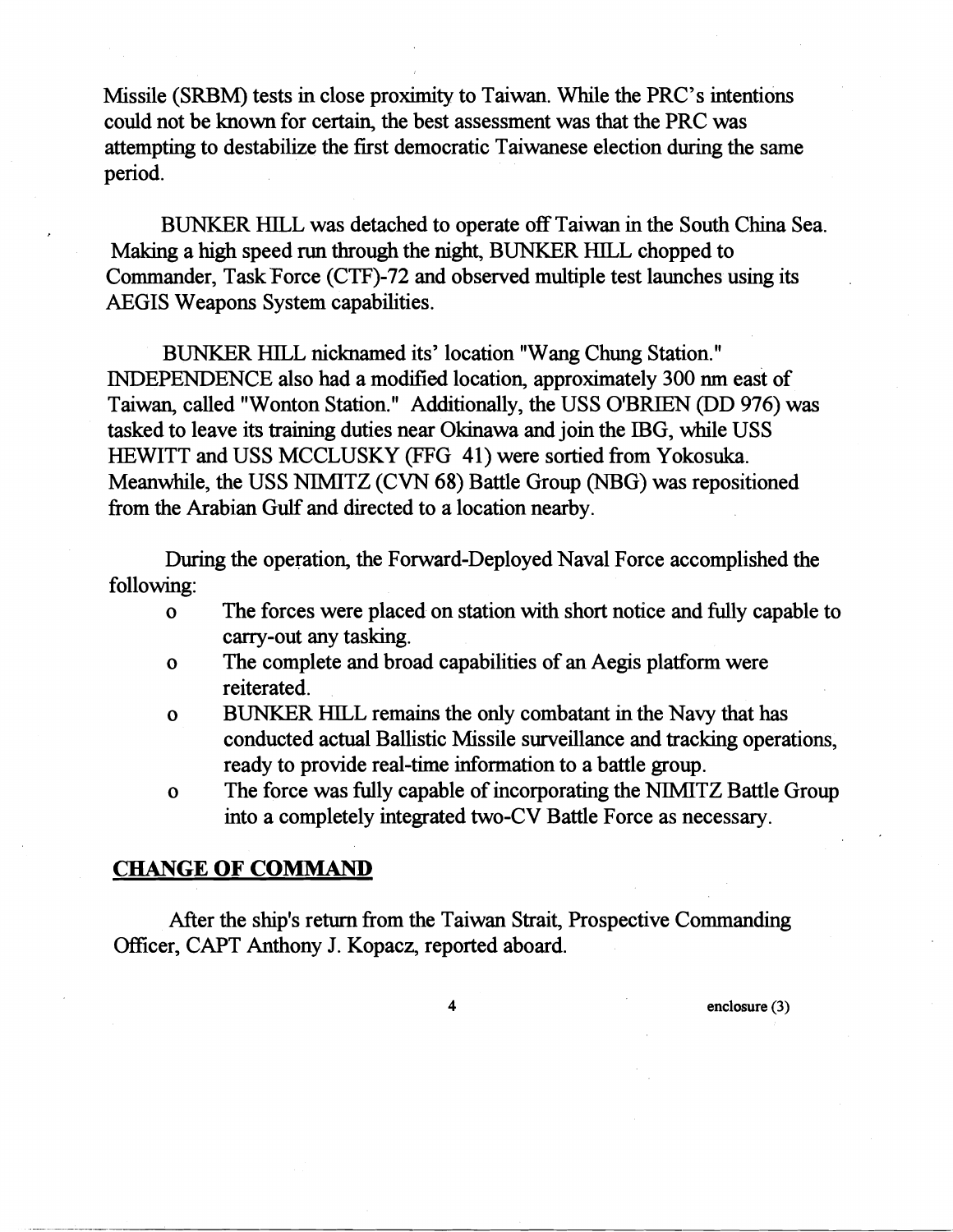The Change of Command ceremony was held at the Benny Decker theater as a result of inclement weather. As an indication of the strong support BUNKER HILL and the U. S. Navy receives from the local community, the ceremony was well attended by many representatives of the local government, business people, and the JMSDF. Also present were major Yokosuka support commands.

After his remarks, Rear Admiral J. O. Ellis, Commander, Carrier Group FIVE, presented the Legion of Merit to CAPT Gary W. Schnurrpusch. CAPT Schnurrpusch closed out his tour on BUNKER HILL by thanking the officers and crew for all their support and hard work. CAPT Anthony J. Kopacz then relieved CAPT Schnurrpusch, assuming the duties as Commanding Officer, USS BUNKER HILL. CAPT Schnurrpusch's follow-on orders were as Chief of Staff, Commander, Carrier Group THREE.

#### **SELECTED RESTRICTED AVAILABILITIES (SRAs)**

BUNKER HILL had two major yard periods in 1996, SRA-6A and SRA-6B. SRA-6A was conducted in April and SRA-6B was completed during July and August. Originally planned for over a two and one-half month inport period, the schedule had to be revised to reflect the emerging tasking in the Taiwan Strait. Short in duration, these periods were essential for BUNKER HILL to remain fully mission capable. The maintenance was conducted by Naval Ship Repair Facility (SRF), Yokosuka. SRF provides continuous maintenance during BUNKER HILL inport periods. This creates a unique environment in which Japanese Nationals provide technical and industrial support.

An understandmg of the importance of those periods can be gained by a review of some major maintenance actions completed.

- o Complete resurfacing of the Flight Deck and Rapid Securing Device (RSD) replacement and subsequent groom.
- o Replacement of several Vertical Launching System (VLS) hatches and installation of a new Launcher Sequencing Unit (LSU).
- 
- o Preparation of the Gun Weapon System for installation of the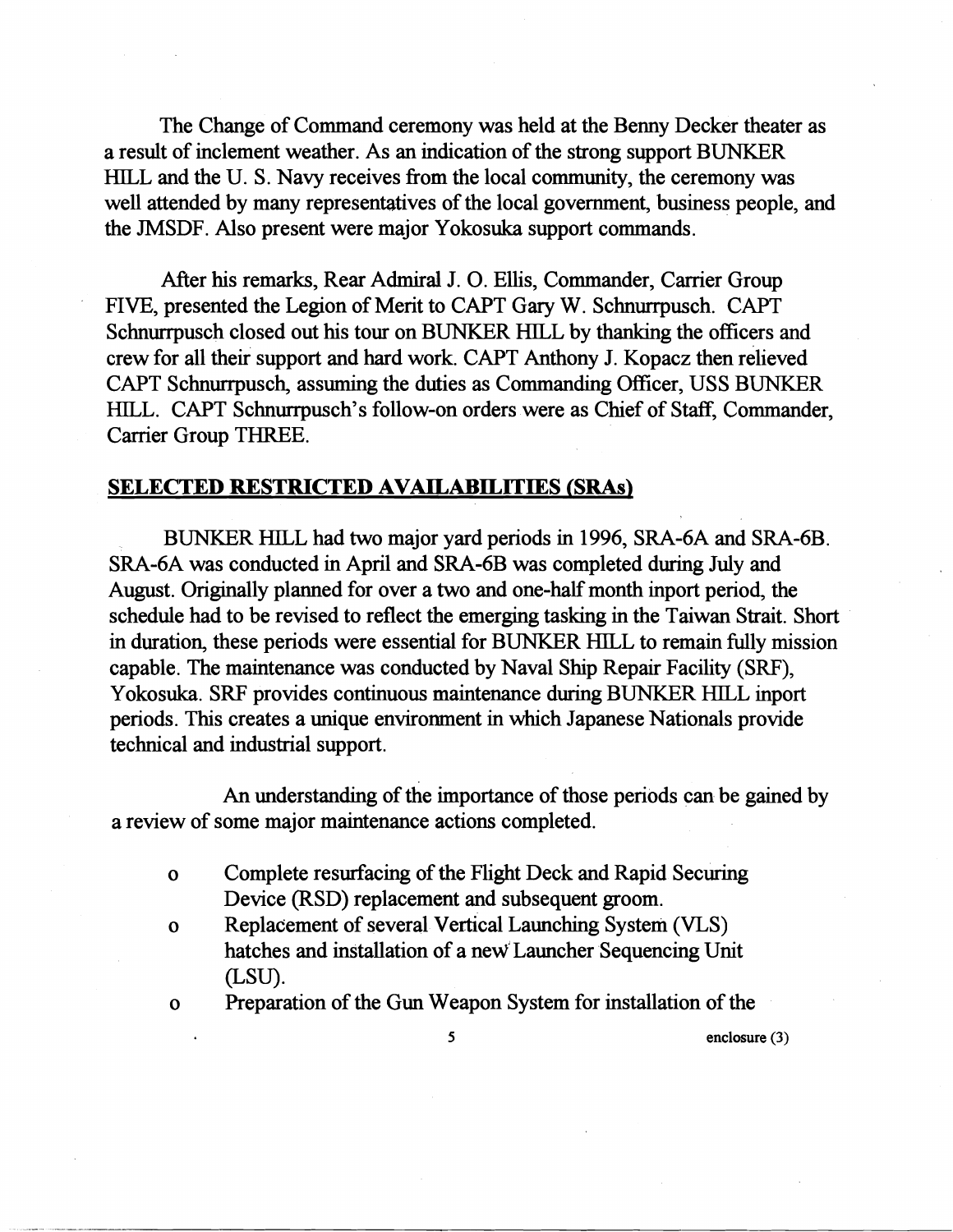"Big Five ORDALT," which will give BUNKER HILL capabilities comparable to a newer cruiser of the class.

- o Installation of the Navigation Sensor Systems Interface (NAVSSI), a new advanced electronic navigation system.
- o Nr. 3 Gas Turbine Generator (GTG) engine alignment.
- o Complete electric plant groom.
- o Replacement of Nr. 1B Steering Pump.

Repairs were not the only show in town. BUNKER HILL used the lengthy inport periods to complete numerous command inspections. The first inspection consisted of material checks of the flight deck and equipment by Aeronautical Shipboard Installation Representatives (ASIR). The second was the inspection of the Flight Deck Fire Party, the Aviation Readiness Exam (ARE). As part of the engineering readiness cycle, Afloat Training Group, Western Pacific (ATGWP) sent a team to conduct a Mid-Cycle Assessment (MCA). A separate team from ATGWP conducted training and certification of the search and rescue capabilities during the Surface Rescue Team Trainer (SRTT). Additionally, several assessment teams were aboard to inspect and validate equipment. Finally, BUNKER HILL pushed hard through the planning cycle for DSRA-7, due to begin in early January 1997.

## **EXERCISE RIM OF THE PACIFIC 1996 (RIMPAC)**

The next major event BUNKER HILL participated in this year was RIMPAC '96, a major exercise held every two years in the vicinity of Pearl Harbor, Hawaii. This year the IBG participated together with JMSDF units of CORTFLOT FOUR, under Rear Admiral Haneda embarked on the JDS HIEI (DDH 142). Together these two groups comprised the Opposition Force (OPFOR), which squared off against the USS KITTY HAWK (CV 63) Carrier Battle Group (KHG) and its' allied units. Canada, Australia, Chile, and the Republic of Korea were also represented.

The exercise was conducted in four phases. The first was the inport planning period, which began early in the year. The second phase consisted of battle group workups near Guam. A key element in this phase was the qualification of CVW FIVE aircraft, and as Air Warfare Commander, BUNKER HILL coordinated and ran numerous exercises. Shortly after the arrival of the Japanese contingent, the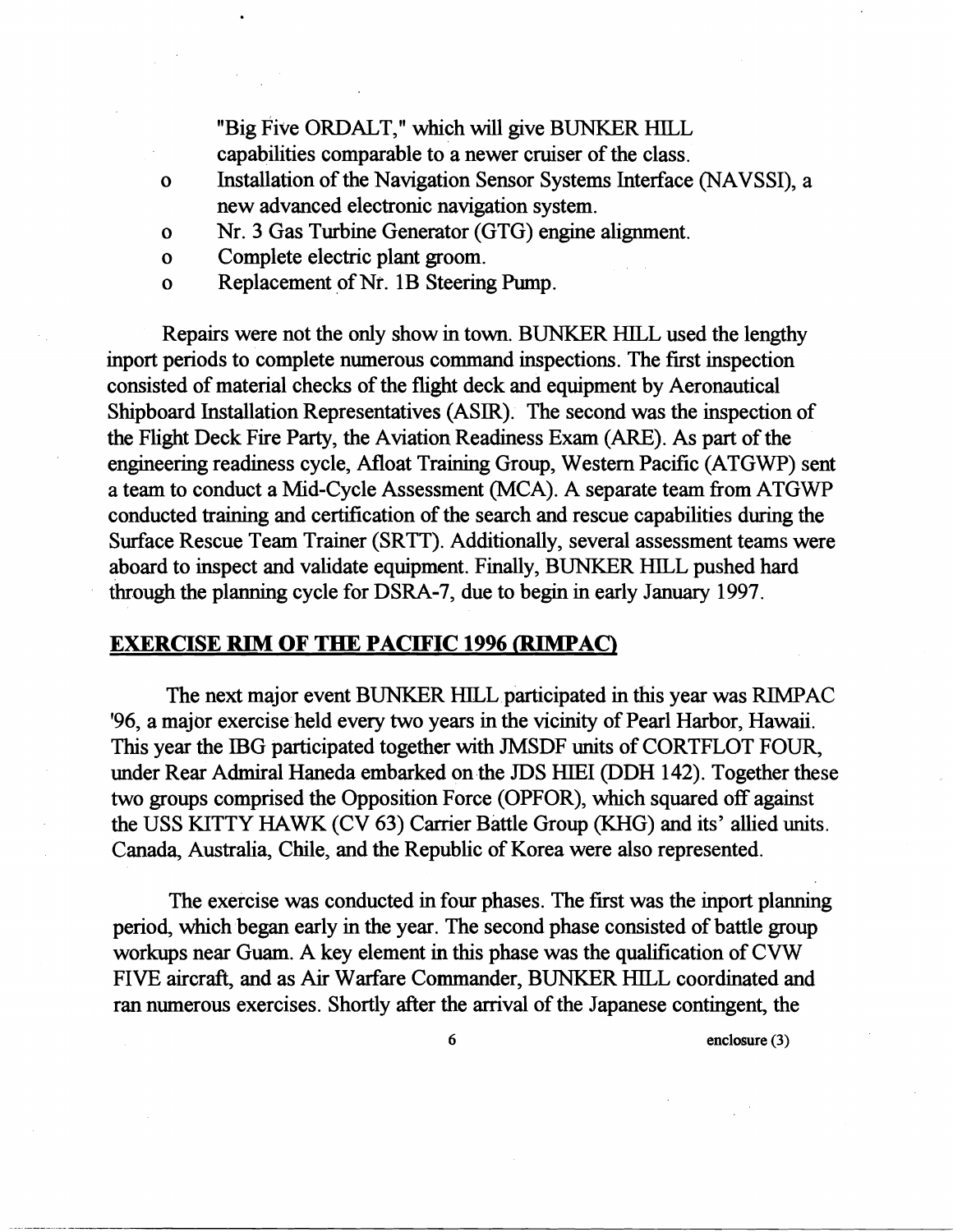battle group conducted the transit fiom Guam to the Hawaiian OPAREA. Exercises and drills constituted Phase IU, which integrated the two forces into a single unit. Phase IV is where the rubber met the road, with the IBG taking off against the KHG in the context of a political situation based on possible real world scenarios.

Units of the Bilateral Force were assembled fiom three different locations. Yokosuka-based units, including BLINKER HILL, participated in all phases of the exercise. The JMSDF units joined for Phases III and IV. Hawaiian-based units joined for the final phase after completing their own work-ups.

Yokosuka-Based Units Hawaiian-Based Units USS INDEPENDENCE(CV 62) USS CHOSIN (CG 65) USS BUNKER HILL (CG 52) USS LAKE ERIE (CG 70) USS FIFE (DD 991) USS LEFTWICH (DD 984) USS O'BRIEN (DD 975) USS HONOLULU (SSN 718) USNS GUADALUPE (TAO 200) USS LOS ANGELES (SSN 688)

-CVW 5 **and** CCG 5 embarked USS PAUL HAMILTON (DDG 60)

#### JMSDF Units

JDS SAWAGIRI (DD 157)<br>JDS YUUGIRI (DD 153) JDS YUUGIRI (DD 153) JDS SETOGIRI (DD 156)<br>JDS YAMAGIRI (DD 152) JDS NATSUSHIO (SS 584 **JDS** HAMANA (AOE 424)

JDS HIEI (DDH 142) JDS KIRISHIMA (DDG 175)<br>-CCF 4 embarked JDS TACHIKAZE (DDG 168) JDS TACHIKAZE (DDG 168)<br>JDS UMIGIRI (DD 158) JDS NATSUSHIO (SS 584)

After visits to the Philippines and Guam the IBG conducted battle group level training. BUNKER HILL, as Air Defense Commander (ADC), was heavily involved in CVW FIVE'S training. Going hand in hand with her responsibilities as ADC, were those of the Fighter Air Defense Identification Zone (FADIZ). The IBG engaged in a scenario similar to the RIMPAC scenario but on a smaller scale. This culminated in strikes against a mythical nation, with forces opposing the strikes. As a major initiative, the creation of the "Air Safety Cell" proved to be a resounding success.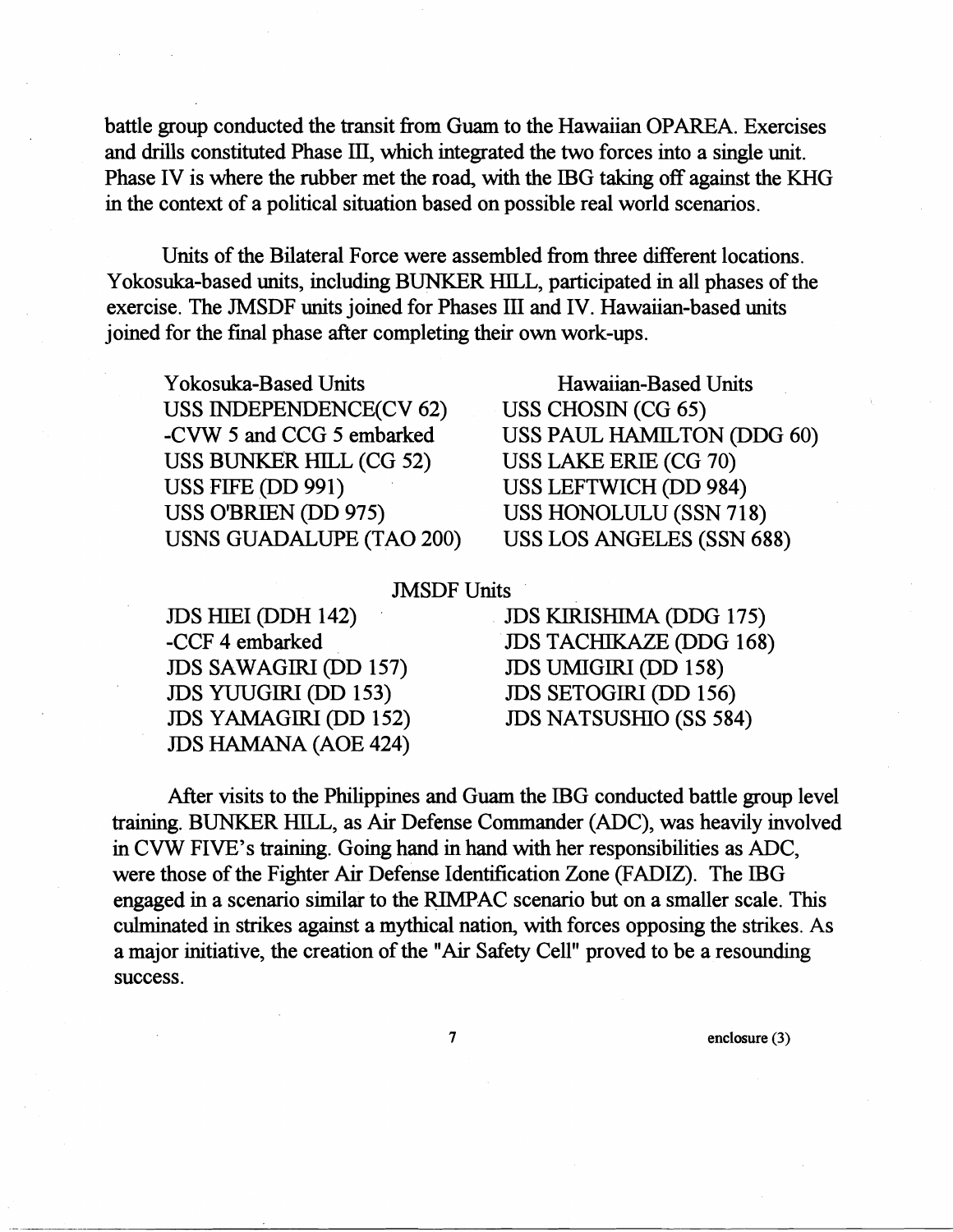On the 27 May, the Bilateral Force (BIF) was created. The Japanese units joined the IBG for a few days of work-ups in the vicinity of the Marianas. This not only included **AAW,** but also training in the whole spectrum of warfare. Most participants being without recent experience with foreign forces, exercises were geared to increasing inter-operability. BUNKER HILL, together with the other 5" gun-equipped ships, exercised its capabilities against a towed target. UNREPs were conducted with each others CLF ships.

This period concluded with the entire BIF conducting a bilateral UNREP as they began the transit to Hawaii. The force arrayed with the three CLF ships abreast of each other, while the combatants maneuvered around them. The transit to Hawaii was to include a commemoration to the end of World War I1 and a close-in photo-ex. In an unfortunate CIWS training mishap, an A-6E Intruder was lost without any personnel casualties.

The final phase was conducted off the coast of Hawaii, with the BIF opposed by the Multi-National Force (MNF), centered on the KITTY HAWK. The highlight of this phase came as the BUNKER HILL, PAUL HAMILTON and KIRISHIMA broke off as a SAG to oppose a landmg by the MNF in BIF controlled territory.

BUNKER HILL and other Aegis ships conducted a special exercise, Littoral Area Air Defense Exercise **(LAAD** - EX). The exercise proved to be hghly successful, providing ground work for further work. BUNKER HILL was also scheduled for a live fire shot of an SM-2 against a VANDAL, a supersonic target drone. The Aegis weapon system functioned perfectly. Unfortunately, other considerations precluded the successful engagement of the target.

## **CLASS "ALPHA" FIRE IN MAIN ENGINE ROOM NR TWO**

BUNKER HILL retwned to sea following an eventful port visit to Hong Kong, British Columbia on 28 September 1996. That evening, the ship conducted a set of Engineering Casualty Control (ECC) Drills. As the Engineering Training Team was preparing to impose the next casualty, the Engine Room Operator reported a fire in the uptake lagging in Main Engine Room Nr. 2 (MER 2).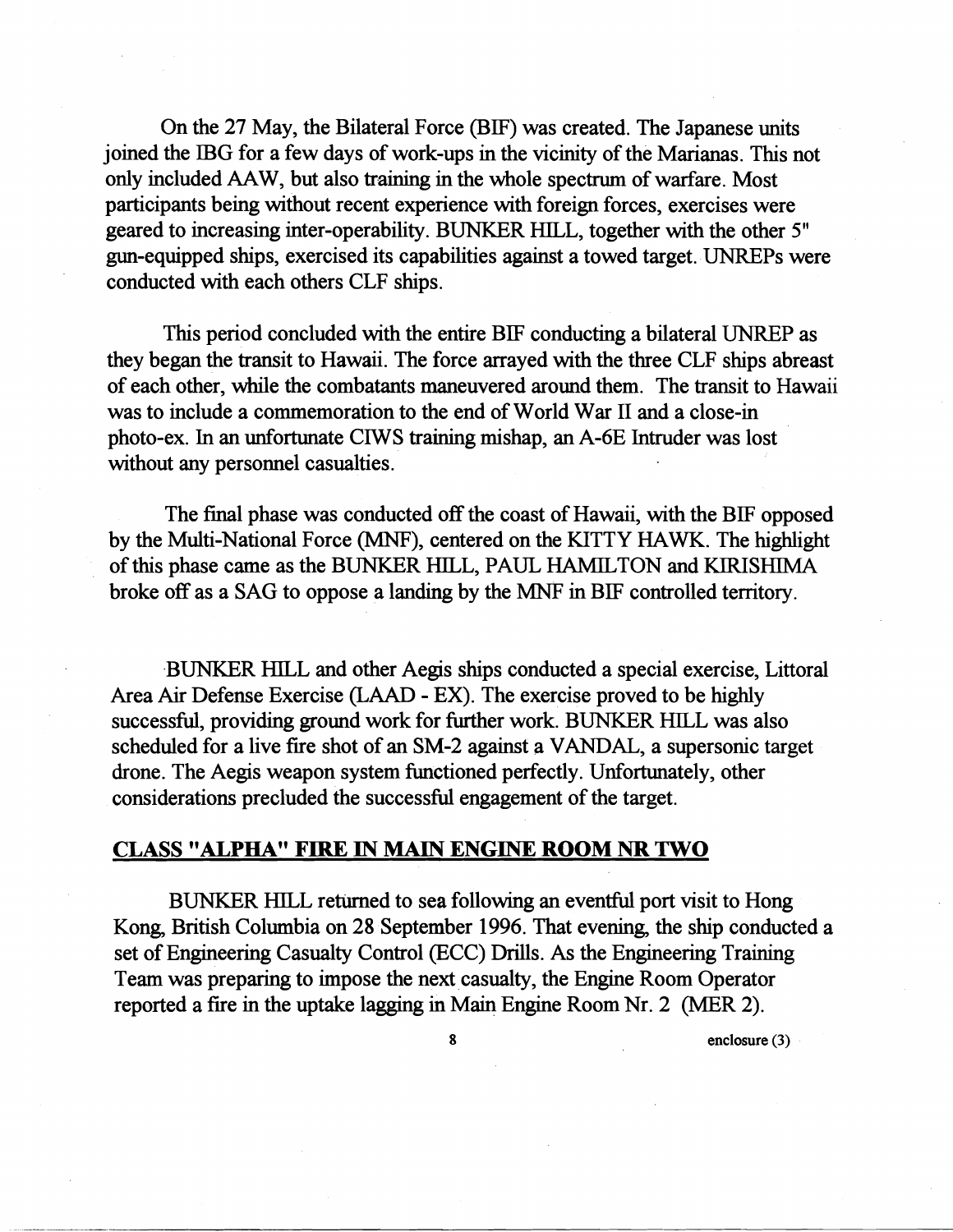The crew responded quickly and manned their General Quarters stations. HALON 1301 was discharged into the space, effectively extinguishing the fire. Fire parties were changed out six times while cooling hot spots, desmoking the space and overhauling the fire until the fmal atmospheric test could be made.

As a result of the fire, both GTMs in the space and Nr 2 GTG were initially placed out of commission (OOC). Additionally, approximately 30 cables in a cable run were shorted out, rendering various other pieces of equipment OOC. Some were part of the shp's 400 Hz electrical distribution system. Others were control cables for the Gas Turbine Main engines (GTMs). Also, the flexible boot for Nr 1B GTM was damaged. Within 24 hours, ship's force was able to restore Nr. 1A GTM and Nr. 2 GTG, to service. Numerous lighting and electrical systems required several days to effect repairs.

Repairs to MER 2 took place during the ship's ten day inport period. With the assistance of SRF, BUNKER HILL not only got underway on time and fully mission capable for Exercise FOAL EAGLE, but also made its Friendship Day cruise without missing a commitment.

#### **EXERCISE FOAL EAGLE**

BUNKER HlLL participated in Exercise FOAL EAGLE, a major exercise held near the Korean Peninsula each year, for only last part of the exercise.

After making a 40 hour transit to a position west of Pusan, Republic of Korea, BUNKER HILL was ready for a joint TBMD exercise. Other players in the exercise included CVW FIVE's F-14s, acting as the targets, and an Army Patriot Missile battery. The object was to use queuing for the Patriot battery ashore with a SPY-1A track being transmitted from the BUNKER HILL

The impediments to a successful exercise were formidable:

- o Dissimilar communications and data link gear and procedures.
- o Unfamiliarity between the forces .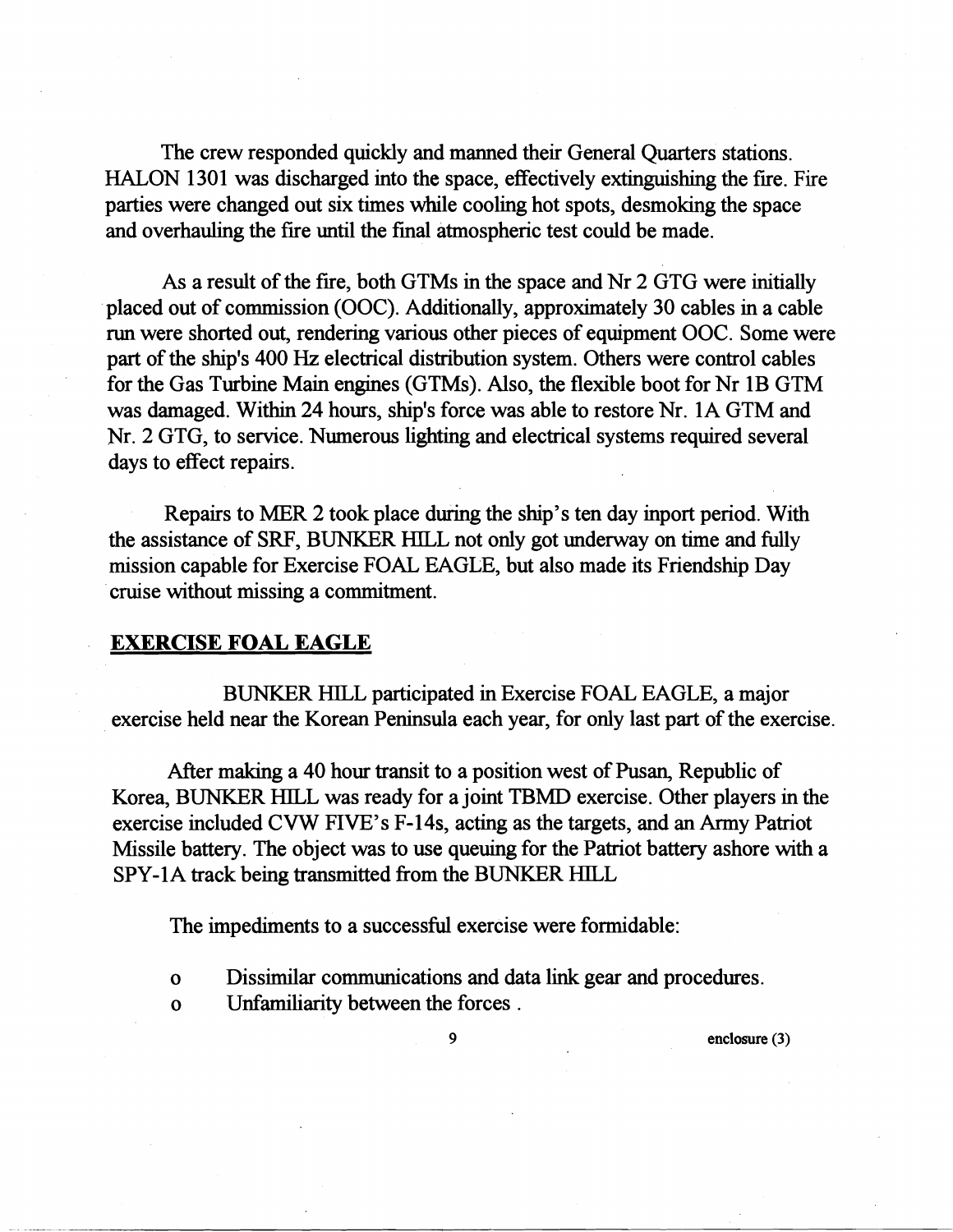o A long transit for the target aircraft from the INDEPENDENCE in the Sea of Japan to Pusan with limited tanking assets.

Despite the challenges, both runs were successful.

#### **EXERCISE ANNUAL-EX 1996**

Immediately following Exercise FOAL EAGLE, BUNKER HILL participated in exercises ANNUAL-EX and KEEN SWORD. These exercises are vital to maintaining U.S.-Japanese interoperability and are conducted each year. The first exercise, KEEN SWORD, was conducted in the Sea of Japan. The remainder was unfortunately truncated due to deteriorating weather from Super Typhoon Dale.

For BUNKER HILL, ANNUAL-EX was a successful exercise and its last major event prior to entering dry-dock. Successes included numerous air warfare exercises, and throughout, BUNKER HILL once again displayed its formidable USW capability. She twice coordmated the localization and successful attack of enemy subs.

A unique aspect of the event was the use of deception techruques, includmg the use of deceptive lighting and selectively radiating certain emitters. After concludmg the fixed-wing flights, the carrier battle group transited to its next operating area in a strict emissions condition. BUNKER HILL operated as a picket station in a surveillance and missile platform role in the Joint Engagement Zone (JEZ) and carrier protector, "CV Shotgun" where she performed point defense duties. This resulted in several successful high speed, deceptive transits.

The remainder of the year was spent in preparation for the January 1997 start of Dry-docking Ship's Restricted Availability (DSRA). A few days were spent at anchorage offloadmg ammunition in Yokosuka. This was the first complete offload of munition from BUNKER HILL since the fall of 1994. BUNKER HILL and her sister ship, JDS HATAKAZE *@DG* 171) continued a strong tradition of exchanging goodwill and celebration during the holiday season. HATAKAZE presented BUNKER HILL with two "Katamatsu" decorations for the quarterdeck and BUNKER HILL reciprocated with a large Christmas wreath. 1996 was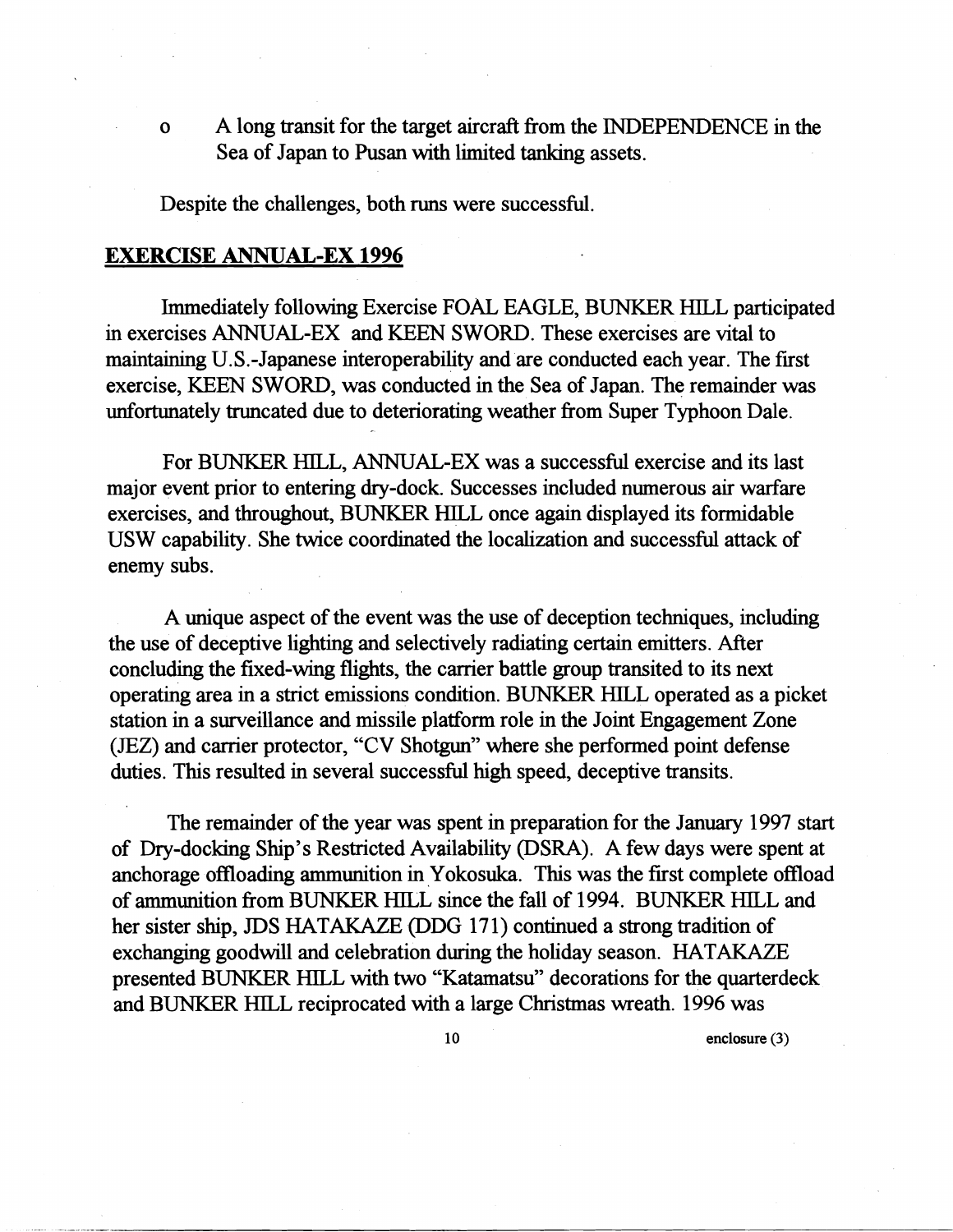**completed with BUNKER** HILL **in a holiday leave and upkeep period, preparing to tackle the challenges ahead in 1997.** 

**enclosure (3)** 

 $11$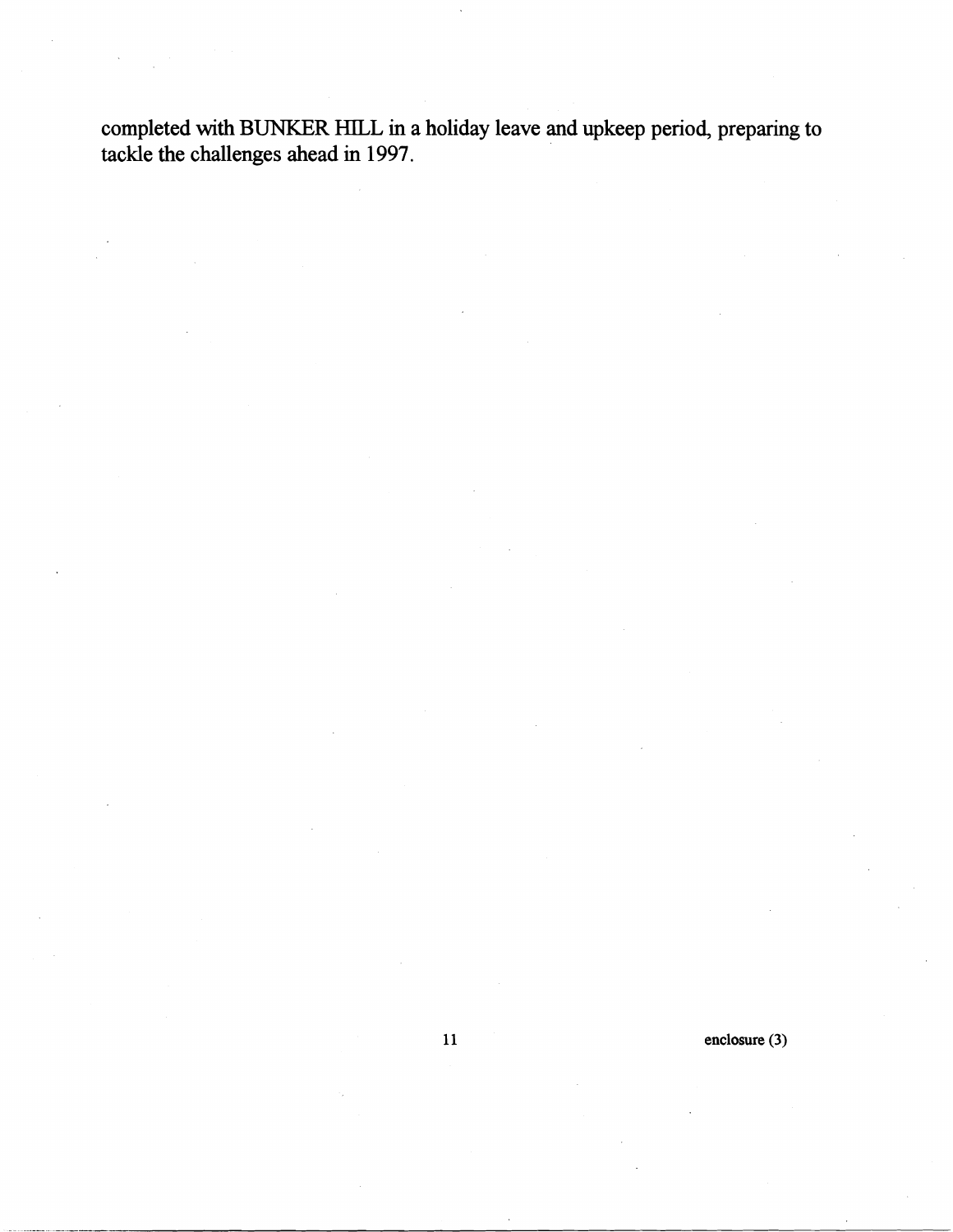#### **1996 SUPPORTING DOCUMENTS**

- o History of the BUNKER HILL
- o Ship's Photo and "Welcome Aboard" pamphlets
	- English language
	- Japanese language
- o Commanding Officers' photos and biographies
	- CAPT A. J. Kopacz (reporting)
	- CAPT G. W. Schnurrpusch (departing)
- o Change of Command program
- o Chain of Command onboard USS BUNKER HILL
- o Officers of USS BUNKER HILL
- o Chief Petty Officers of USS BUNKER HILL
- o Notification of Assignment to Primary and Collateral Duties, Boards, Councils and **Committees** 
	- BUNKERHILLNOTE **1301, 19** SEP **96**
- o Ship's Newsletters: "Sword of the Fleet" - January-April **1996**
- o USS INDEPENDENCE Battle Group Meritorious Unit Commendation Citation
- o Series of **1996** "KUDO" messages
- o Series of newspaper articles, including:
	- SAG/MSL-EX operations
	- Taiwan Strait alert
	- Rescue at Sea
	-
	- Change of Command Public Affairs Officer press releases

Enclosure (4)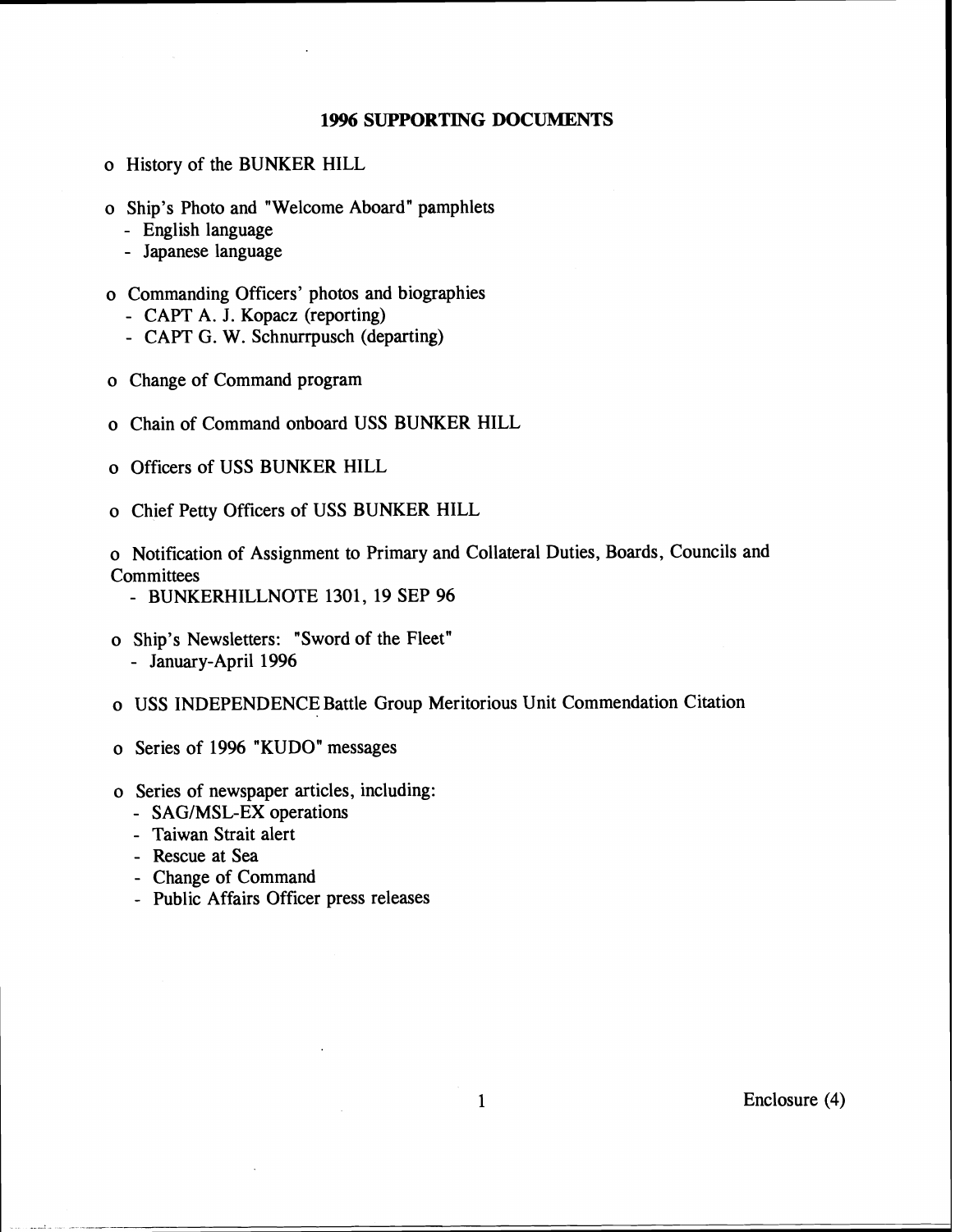## **HISTORY OF USS BUNKER HlLL**

USS BUNKER HILL (CG 52) was built by Ingalls Shipbuilding Division of Litton Industries, Pascagoula, Mississippi. The second ship to bear the name, she was commissioned on 20 September 1986 in Boston, Massachusetts, within sight of the historic monument commemorating her namesake battle. The first namesake was CV-17, nicknamed the "Holiday Express" for conducting World War **11** raids on holidays such as Thanksgiving, Christmas and Easter Sunday. CV-17's combat actions earned her many awards including the Presidential Unit Citation and 11 Battle Stars. Today's namebearer was built as a state-of-the art, Aegis, major combatant with many expectations to carry the Navy into the 21st Century. BUNKER HILL joined the fleet as the frst combatant to be configured with the Vertical Launch System (VLS), fiom which all missiles -- swface to air, antisubmarine rockets and Tomahawks -- are launched straight upward in rapid fre mode vice slower, conventional rail launchers. As a result, BUNKER HILL became known as the "Vertical Swordsman" and VLS became the Navy's launching system of choice on all subsequent combatants.

After commissioning, BUNKER HILL entered the Pacrfic Fleet via the Panama Canal and, following a series of Combat Systems Ships' Qualification Trials (CSSQT) near Hawaii in early 1987, she began shortnotice work-ups to deploy to the U.S. SEVENTH Fleet. BUNKER HILL made her first deployment in July 1987, nearly one year ahead of schedule. During that deployment, she provided the air warfare defense umbrella inside the Arabian Gulf for USS MISSOURI (BB 63) Swface Action Group, USS RANGER (CV 61) Carrier Battle Group and innumerable U.S. flagged tankers and ships transiting through the Straits of Hormuz. BUNKER HILL was awarded the Armed Forces Expeditionary Medal and 1987 Battle Efficiency "E" Award, her first, for operational readiness.

In August 1988 BUNKER HILL shifted homeport to Yokosuka, Japan and joined the USS MIDWAY (CV 41) Carrier Battle Group for a fourmonth deployment in the U.S. SEVENTH Fleet area and was awarded the Meritorious Unit Commendation and her second Armed Forces Expeditionary Medal.

 $\mathbf{1}$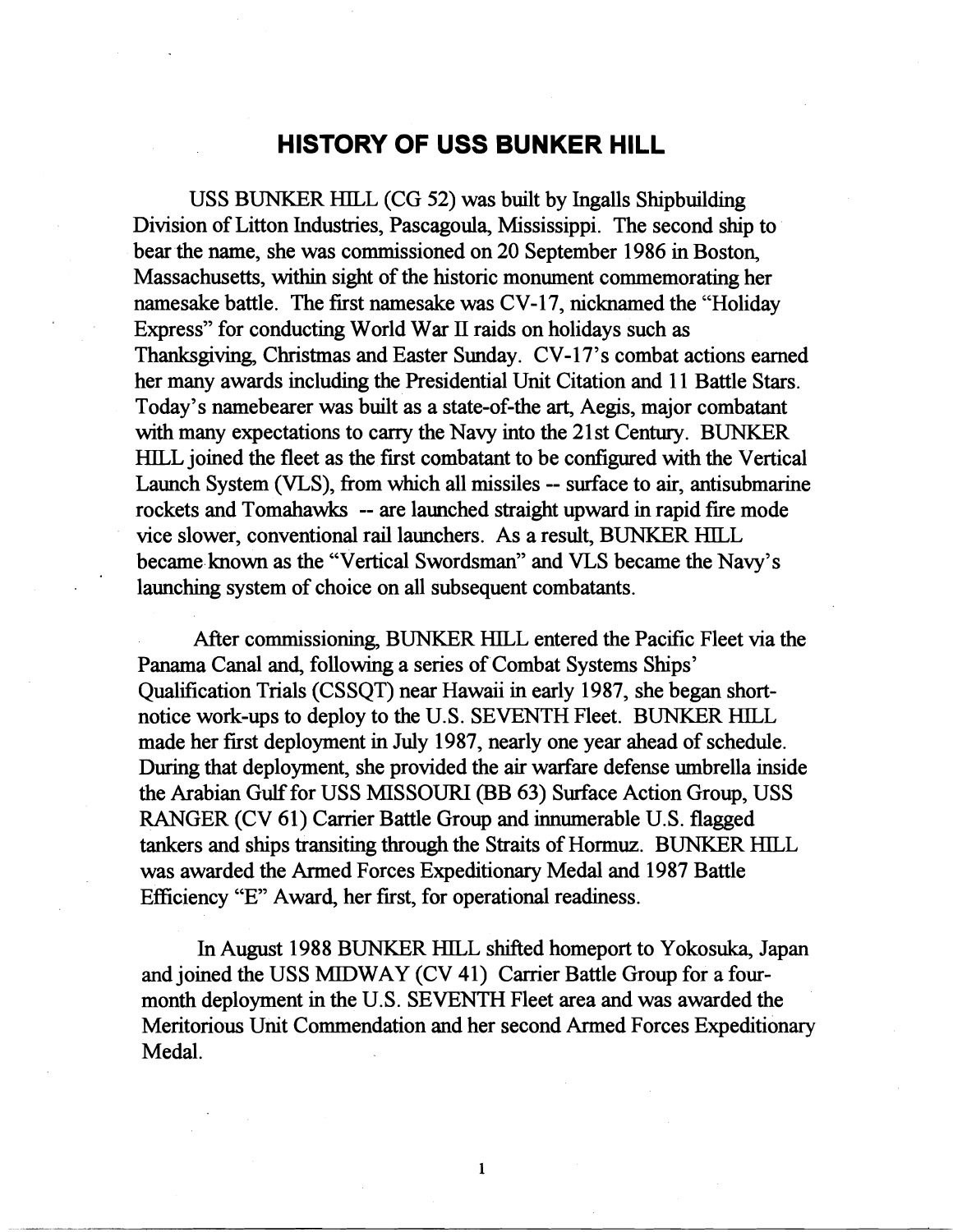From November 1990 through March 1991 BUNKER HILL deployed again to the Arabian Gulf in support of Operations DESERT SHIELD and DESERT STORM. Serving as Air Warfare Commander (AWC) for the entire Arabian Gulf Battle Force, BUNKER HILL directed the tactical employment of Air Warfare (AW) for 26 ships and over 300 aircraft from six nations. BUNKER HILL identified and tracked over 65,000 aircraft without a single safety incident. BUNKER HILL also launched 28 Tomahawk cruise missiles against targets in Iraq. The ship was awarded the Combat Action Ribbon, Navy Unit Commendation, National Defense Service Medal, Southwest Asia Service Medal with three bronze stars, Kuwait Liberation Medal (Kuwait), and the Kuwait Liberation Medal (Kingdom of Saudi Arabia).

After returning to Yokosuka, BUNKER HILL underwent the first overseas Drydock Selected Restricted Availability for a TICONDEROGA Class Cruiser. In July 1991, she escorted MIDWAY to Pearl Harbor, Hawaii, for turnover to USS INDEPENDENCE (CV 62). INDY became the new centerpiece of the Yokosuka battle group and serves as flagship for the Commander, Battle Force SEVENTH Fleet and Commander, Carrier Group FIVE.

In March 1992, BUNKER HILL was part of the last battle group to visit the U.S. Naval Base Subic Bay, Republic of the Philippines. In April. 1992 BUNKER HILL departed Yokosuka for a seven-month Arabian Gulf deployment -- her third. Again serving as the Arabian Gulf Battle Force AWC, the ship was instrumental in the planning and execution of Operation SOUTHERN WATCH, the enforcement of the United Nations "no-fly zone" over Iraq. In 1992 BUNKER HILL was awarded her second Battle Efficiency "E" Award.

After conducting successful missile exercises near the island of Okinawa, BUNKER HILL participated in Exercise TEAM SPlRIT ' 93 and provided AW coverage for the INDEPENDENCE Battle Group, the USS BLUE RIDGE (LCC 19) Amphibious Task Force and Commander, SEVENTH Fleet embarked in BLUE RIDGE. In September 1993 BUNKER HlLL conducted a historic visit to the Russian city of Vladivostok.

In November 1993 BUNKER HILL deployed from Yokosuka for independent operations in the Sea of Japan before rejoining the

 $\overline{2}$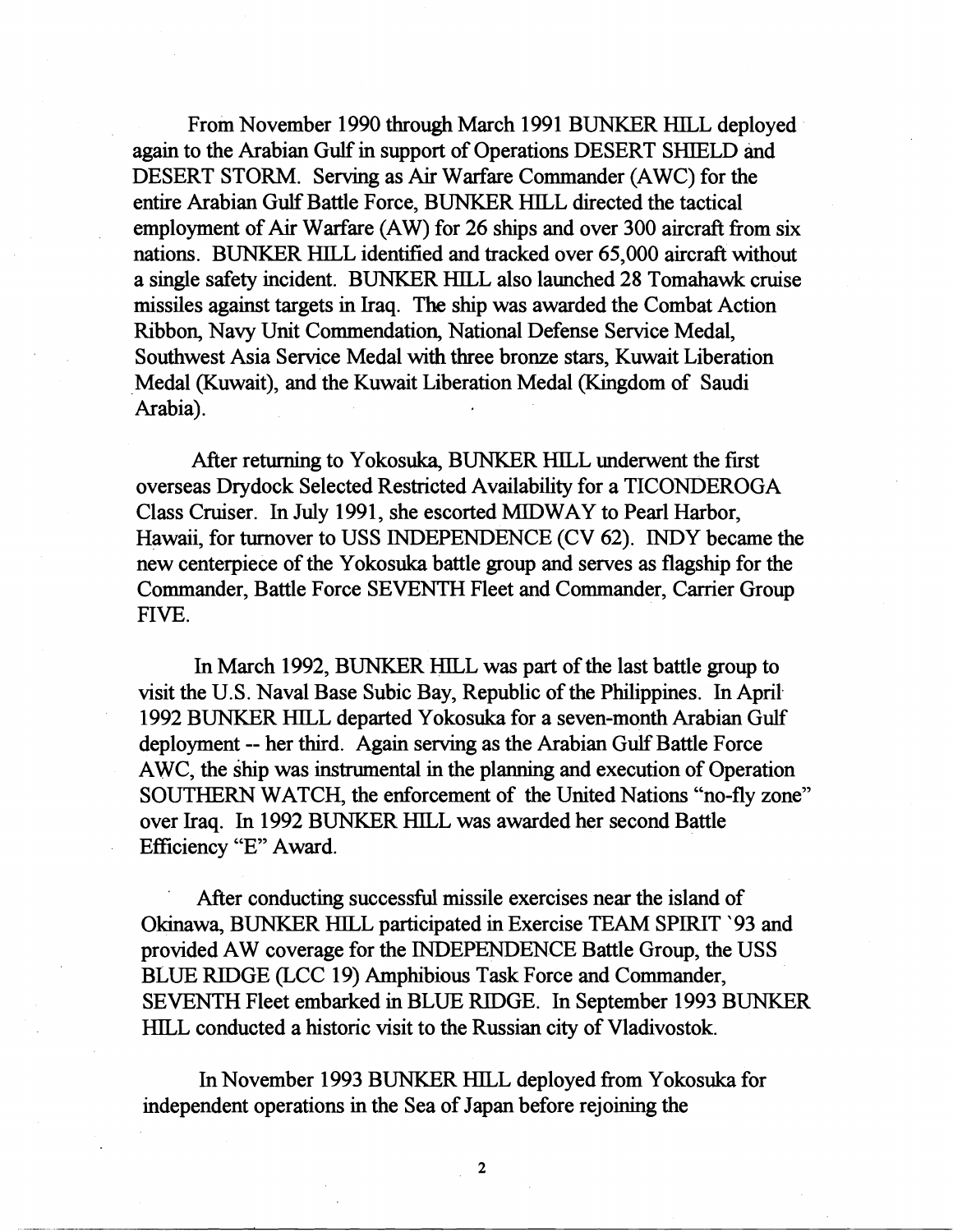INDEPENDENCE Battle Group in the Arabian Gulf for Operation SOUTHERN WATCH. BUNKER HILL was awarded the 1993 Battle Eficiency "E" Award, her third award and second consecutive. On March 17, 1994, she returned to Yokosuka marking completion of her fourth Arabian Gulf deployment.

After conducting her second overseas SRA in Yokosuka fiom April to July 1994, BUNKER HILL was off to sea again , providing AW coverage for INDEPENDENCE during short-notice operations in the Sea of Japan. BUNKER HILL was awarded the 1994 Battle Efficiency "E" Award, her fourth award and third consecutive. BUNKER HILL embarked Commander, Carrier Group FIVE in March 1995 and served as his flagship for a historic portvisit to Qingdao, People's Republic of China. BUNKER HILL was the first U.S. Navy ship to visit the PRC since 1989 and only the hrd Navy visit to China since 1945.

Mid-1 995 included advanced battle group training and Exercise COBRA GOLD '95 in the Gulf of Thailand with the INDEPENDENCE Battle Group, USS BELLEAU WOOD Amphbious Readiness Group and the Royal Thai military. Subsequently, BUNKER HILL completed her fifth deployment to the Arabian Gulf with the INDEPENDENCE Battle Group. The ship again served as the FIFTH Fleet AWC for the Arabian Gulf during Operations VIGILANT SENTINEL and SOUTHERN WATCH. BUNKER HILL also enforced U.N. sanctions against Iraq as a member of the Maritime Interception Force **(MIF)** and served as Ready Strike platform for Tomahawk contingency operations in the northern Arabian Gulf. BUNKER HILL received the Commander, SEVENTH Fleet, "1995 Award for Air Warfare Excellence" and the 1995 Battle Efficiency "E" Award, her fifth award and fourth consecutive.

BUNKER HILL served as the principal combatant in a multi-carrier battle group response to tensions between China and Taiwan in the Taiwan Strait in March 1996. For this unprecedented performance, BUNKER HILL was awarded her second Meritorious Unit Commendation. The ship also received the 1996 Battle Efficiency "E" Award, her sixth award and fifth consecutive, Commander, SEVENTH Fleet, " 1 996 Award for Air Warfare Excellence", her second consecutive and Commander, Naval Surface Force Pacific 1996 Safety Award.

3